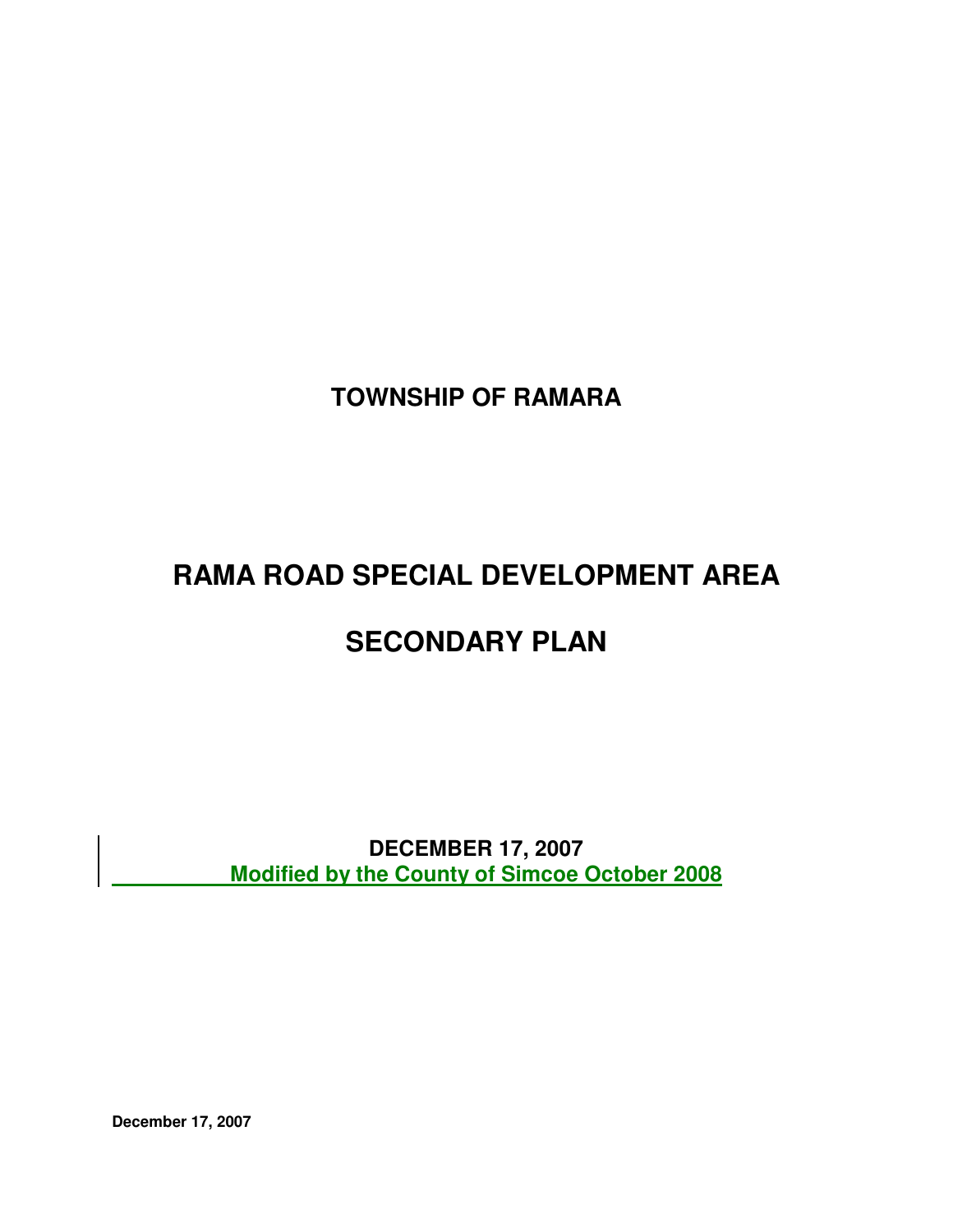## **RAMA ROAD SPECIAL DEVELOPMENT AREA SECONDARY PLAN**

## **PART 1 - PREAMBLE**

## **1. Purpose of this Amendment**

Section 4.2.1 of the Ramara Official Plan requires that a Secondary Plan shall be prepared for the Rama Road Special Development Area. All development shall occur within the boundaries of the special development area as determined by the secondary plan. The Rama Road Special Development Area is not a settlement area, but an employment area. It is the centre of economic growth and development in the Township and the County.

The secondary plan is to be adopted by the Township of Ramara and incorporated as an amendment to the Ramara Official Plan. This secondary plan establishes the structure and land use concept for the special development area and is based on goals, objectives and policies in the Ramara Official Plan, the natural area and environmental opportunities and constraints that are known, the servicing alternatives that are feasible and viable, and the growth direction adopted by Township Council.

Development in the designated growth areas and in the existing built-up areas may then proceed within the planning policies and guidelines set out in the Official Plan and the secondary plan. The secondary plan reflects the characteristics of the area and is intended to be as flexible as reasonably possible when the Township and development proponents consider development proposals.

This secondary plan meets and implements the requirements of the provincial government policies, the County of Simcoe Official Plan and the policies and regulations of other agencies.

Another part of this amendment changes Section 9.9.8 as it applies to all "Destination Commercial" areas in the official plan. The existing policy allows for multiple unit dwellings in conjunction with a four-season destination resort. The amendment allows for multiple unit dwellings in conjunction with a broader range of Destination Commercial uses. The actual development of multiple unit dwellings shall take place after the approval of the Destination Commercial uses. The intent to encourage destination commercial uses as the primary use and the residential component as a secondary use.

## **2. Area Subject to this Amendment**

**December 17, 2007** 1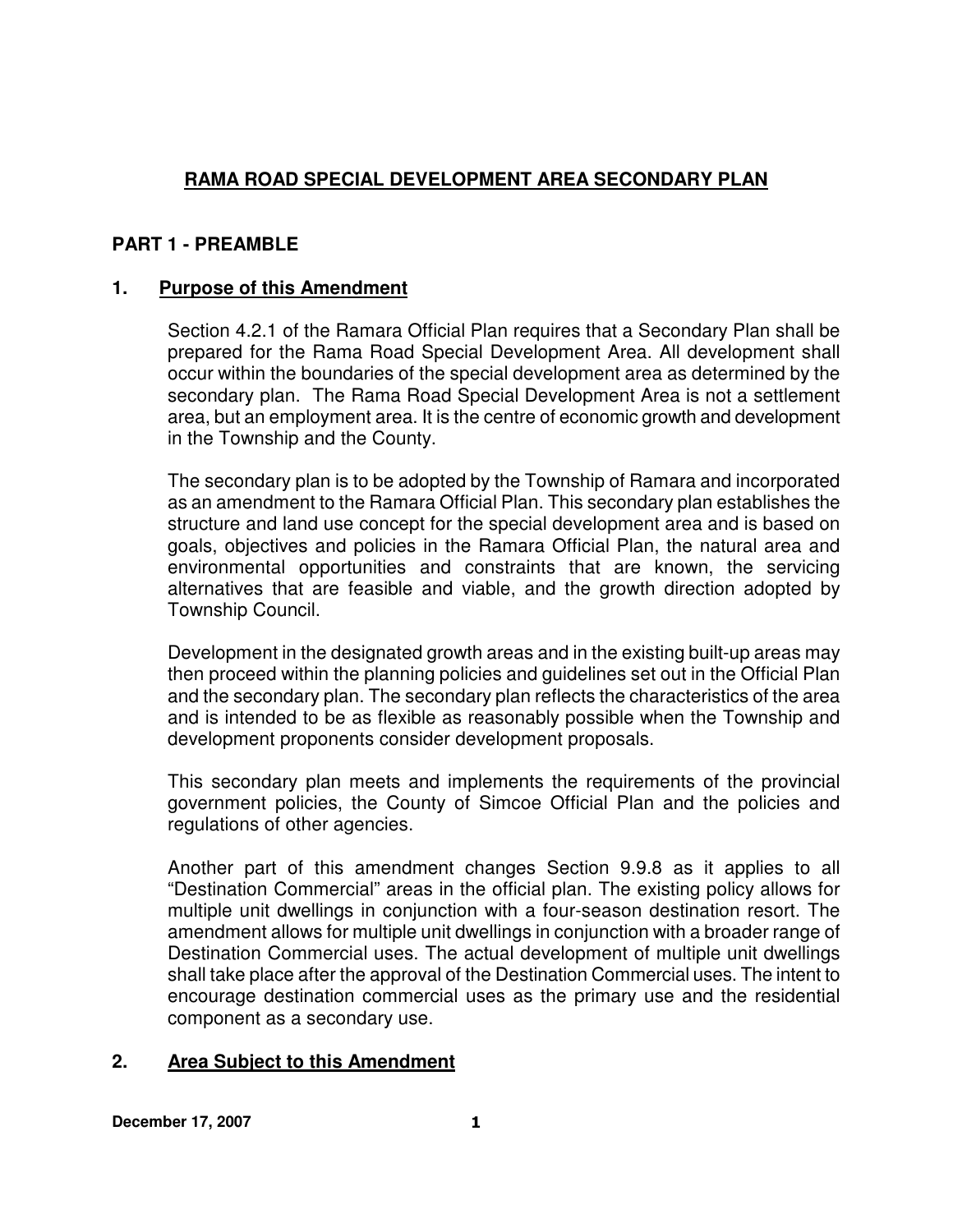The existing limit of the Rama Road Special Development Area is identified on Schedule "A" of the Ramara Official Plan. This amendment sets out the secondary plan boundary as identified on Schedule "A-2" to this amendment. The Rama Road boundary on Schedule "A" is not amended and is retained for future secondary plan consideration.

This secondary plan establishes the current development boundary based on the "Atherley-Uptergrove Secondary Plan Area/Rama Road Corridor Master Servicing Plan" that was completed on October 10, 2006.

The secondary plan development boundary is generally described as follows:

On the west side: the shoreline of Lake Couchiching.

On the north side: the northerly municipal boundary of the Township of Ramara abutting Mnjikaning First Nation (I.R. ) in Concession B.F.

On the east side: the former CN right-of-way now owned by the Township of Ramara, extending southerly to the boundary between Lots 27 and 28, Concession 12, and southerly through Lots 28 and 29, Concession 12.

On the south side: Concession Road 12.

This secondary plan amendment amends Schedule "A" of the Ramara Official Plan.

#### **3. Basis of the Amendment**

The Ramara Official Plan was adopted by Township Council on December 9, 2002. The Plan came into effect on July 31, 2003.

At the time, the Township established the Rama Road Corridor Special Development Area on Schedule "A" and in Section 4.2. This area conforms with the County of Simcoe Official Plan that provides for Special Development Area. Section 3.9 of the County Official Plan states, in part:

"Special Development Areas recognize major commercial, industrial, and recreational areas, or a combination thereof, associated with particular attractions or infrastructure in the County such as Casino Rama and the Lake Simcoe Regional Airport. The County recognizes such areas through a County Official Plan designation and local municipalities should comprehensively plan such areas in order to maximize their economic benefits and long-term vitality while ensuring that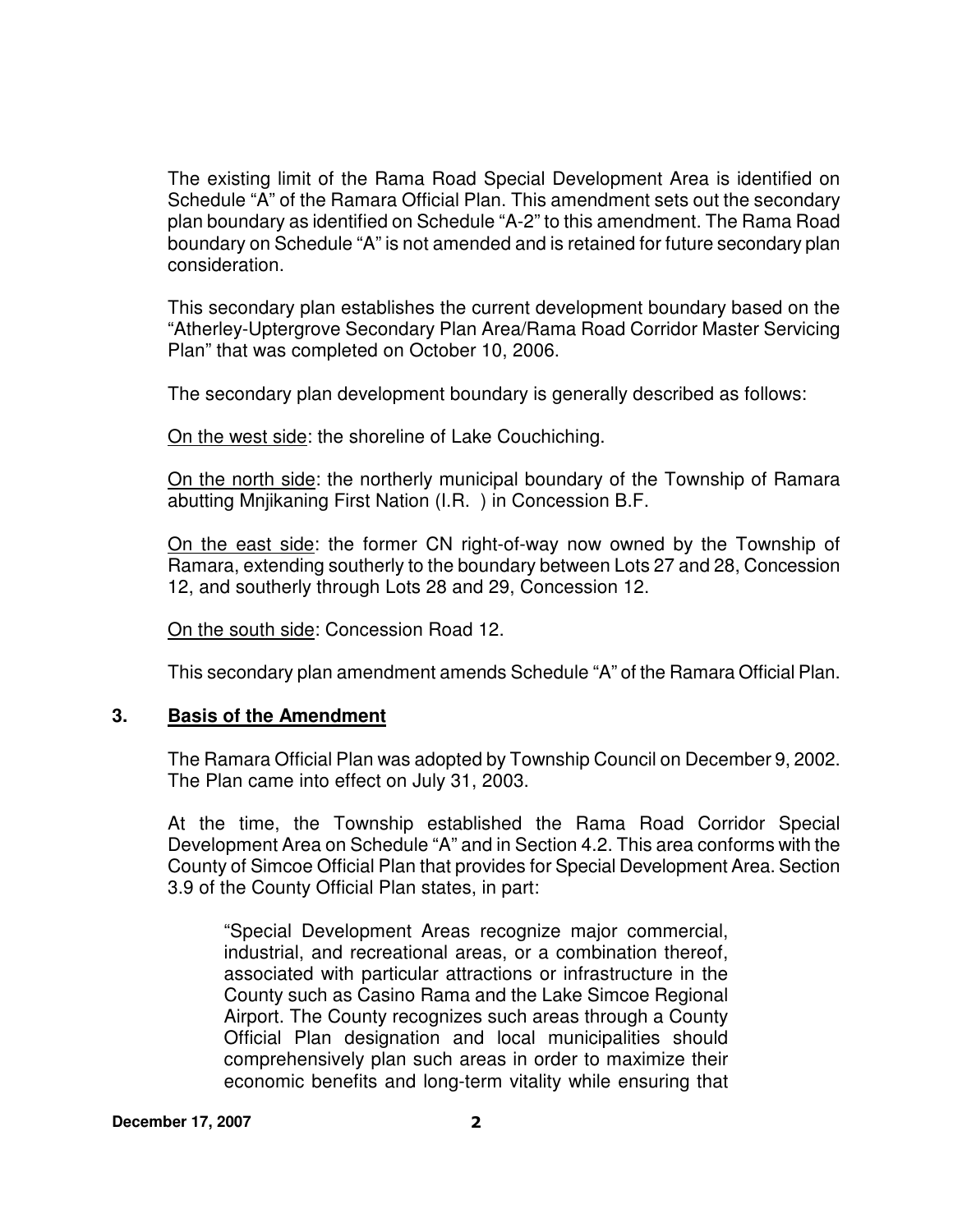development patterns and designs recognize and protect environmental features and functions."

The Ramara Official Plan sets out the following relevant objectives for this Special Development Area:

- Stimulate growth of tourism and commercial activities, as destinations, by improving existing services and facilities for existing and future demand and utilization and encourage new and expanded visitor facilities.
- Promote and provide for casino-related recreational and commercial growth.
- Provide for the efficient and safe movement of local traffic and visitor traffic within and through the Rama Road Corridor.

During 2005 and 2006, the Township focussed its attention on the servicing alternatives for the Rama Road Corridor, as well as the Atherley-Uptergrove settlement area. The purpose of the study was to assess the alternatives for water supply, wastewater treatment, stormwater management, and transportation to accommodate development in the study area. The study also forms the basis for this secondary plan.

The "Atherley-Uptergrove Secondary Plan Area/Rama Road Corridor Master Servicing Plan" was completed on October 10, 2006. This report encompasses Phases 1 and 2 of the Municipal Class Environmental Assessment. The secondary plan, as well as the completion of Phases 3 to 5 of the Class Environmental Assessment, allows for growth and development within the Rama Road Corridor.

#### **4. Description of the Secondary Plan Area**

There are approximately 198 properties (whole or part) within the Secondary Plan Area. Approximately 85% of the area is used for agriculture or rural uses or the land is vacant. The remaining 15 % of the area consists of residential dwellings, commercial, and commercial recreation.

There are approximately 144 dwelling units with an estimated population of 360 people. Most of the dwellings consist of detached dwellings.

There are no community, cultural and religious institutions.

Residential uses are concentrated on Prospect Avenue, Fern Resort Road, Fawn Bay Road, Hopkins Bay Road and Rama Road south of Mara-Rama Boundary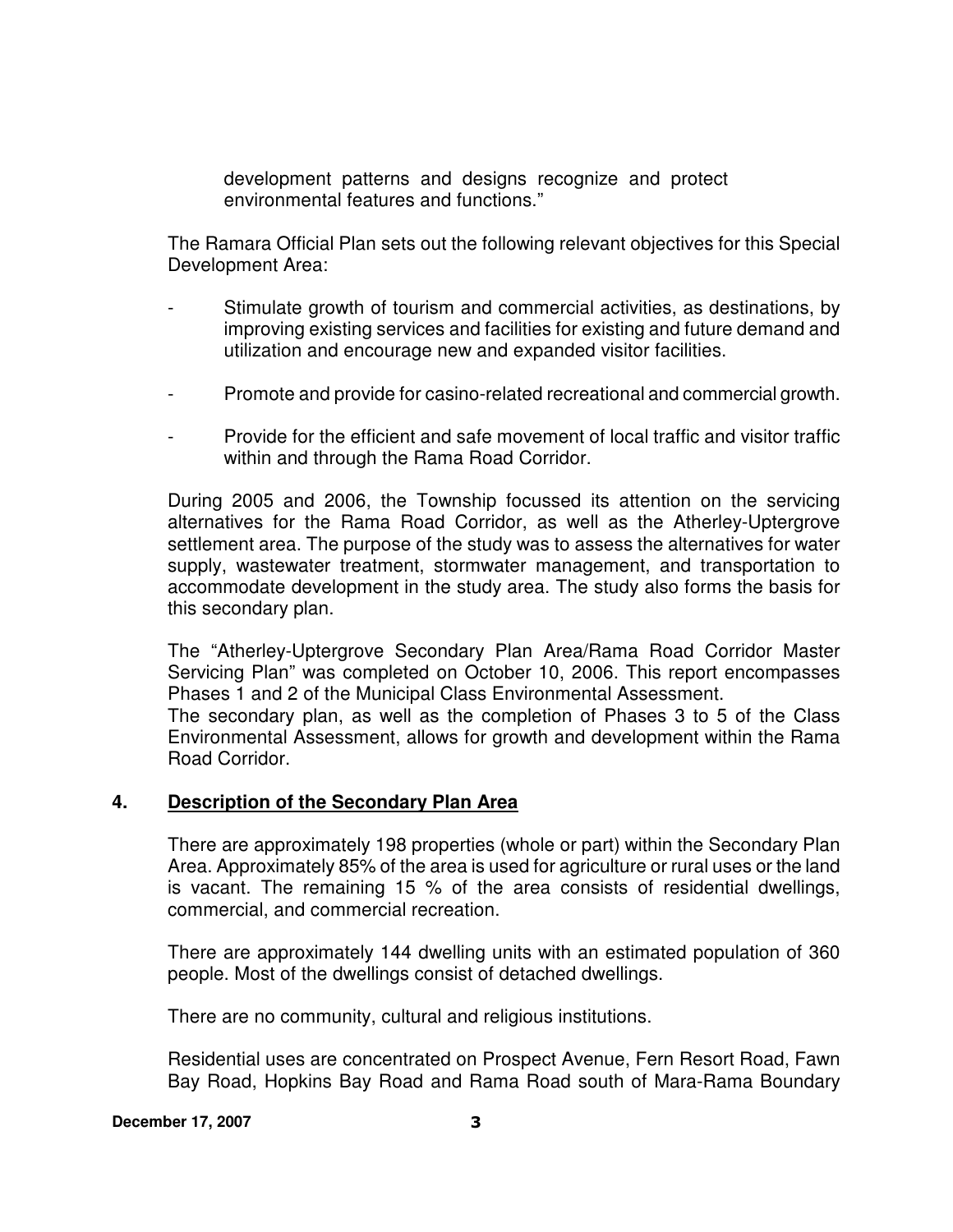Road. These existing built-up areas along the shoreline of Lake Couchiching are designated "Shoreline Residential" on Schedule "A" of the Ramara Official Plan.

Commercial land uses are Fern Resort, Days Inn, and the Hummingbird Driving Range, and a vehicle repair and service facility. Casino Rama, the entertainment centre and hotel/conference centre, are located on the First Nation Reserve adjacent to the north of this secondary plan area. This part of the reserve is developed with housing, commercial, recreation and institutional facilities.

The Special Development Area is linear with Rama Road as its axis. The width of the development area ranges from 500 metres to 1 kilometre. There is no core area and it is not characterized as a settlement area with a full range of urban land uses. This area is designated in the Ramara Official Plan for "Destination Commercial" uses that "accommodate large area commercial activities that are destinations or are related to the Casino development or serve the needs of visitors to the Township".

The lower part of the secondary plan area is dominated by the Atherley Provincial Significant Wetlands.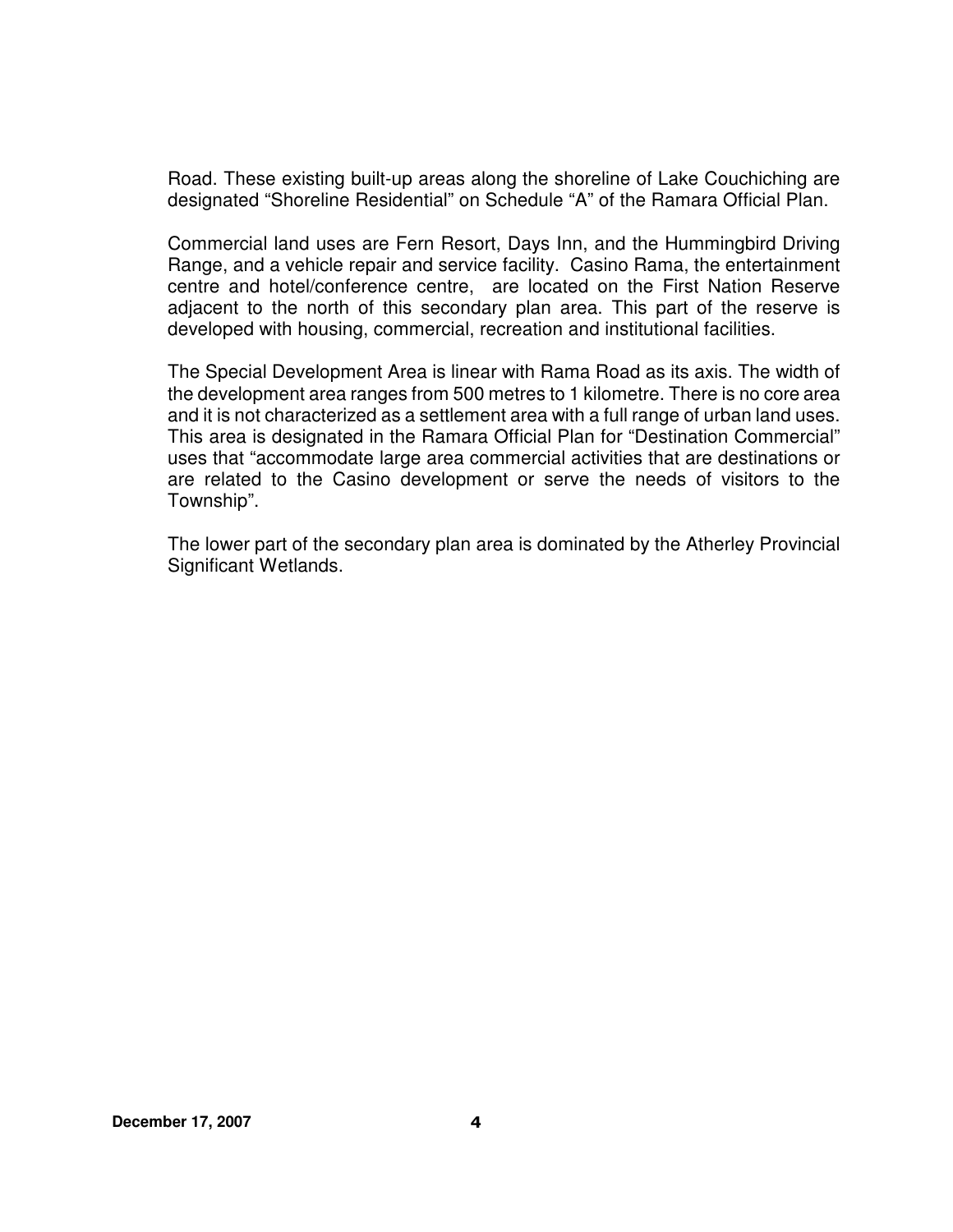The Mnjikaning Fish Weirs National Historic Site is located adjacent to this special development area and the Atherley-Uptergrove Secondary Plan Area. Special Polices in both secondary plans recognize this significance in the Township of Ramara.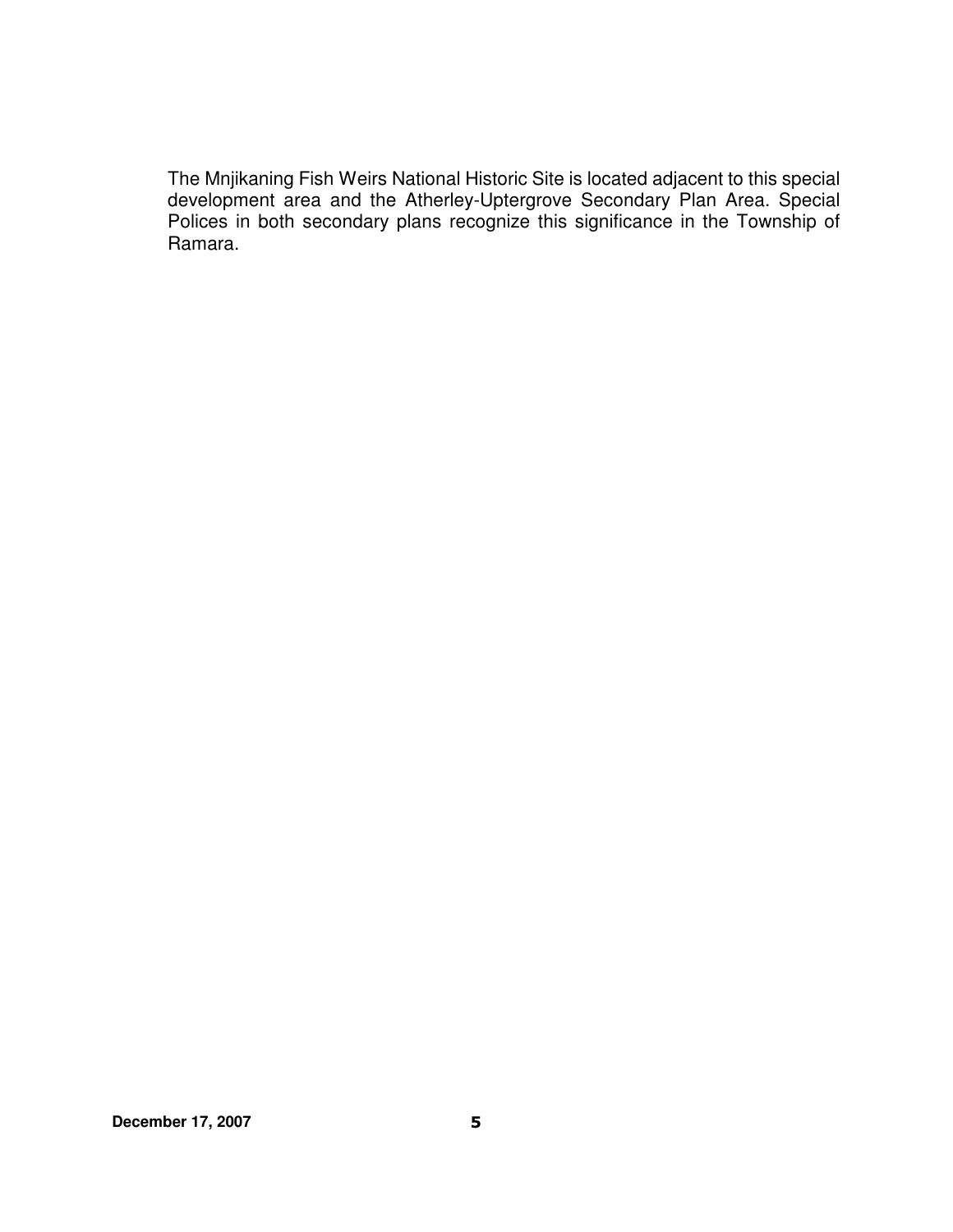## **Part 2 - THE AMENDMENT**

- 1. Schedule "A-2" (Rama Road Corridor Special Development Area Secondary Plan) to this Amendment amends Schedule "A" of the Ramara Official Plan.
- 2. Section 9.9.8 Dwelling Units is deleted and replaced with the following Section 9.9.8.

## "**9.9.8 Multiple Unit Dwellings**

9.9.8.1 Multiple Unit dwellings are permitted only in conjunction and secondary in scale to with the development of the following Destination Commercial uses:

> tourist accommodation use including a hotel marina facility or area for active recreation

No Multiple Unit dwellings shall be the principal residence of any individual or group of individuals.

- 9.9.8.2 The Zoning Bylaw amendment for the Destination Commercial uses listed in Section 9.9.8.1 shall contain provisions for types of dwellings and density of dwelling units.
- 9.9.8.3 For purposes of this section, Multiple Unit dwellings may include development within a plan of condominium on a site used for the permitted Destination Commercial uses in Section 9.9.8.1.
- 9.9.8.4 The approval of Multiple Unit dwellings in conjunction with the permitted Destination Commercial uses shall be considered at the same time as the approval of the Destination Commercial uses.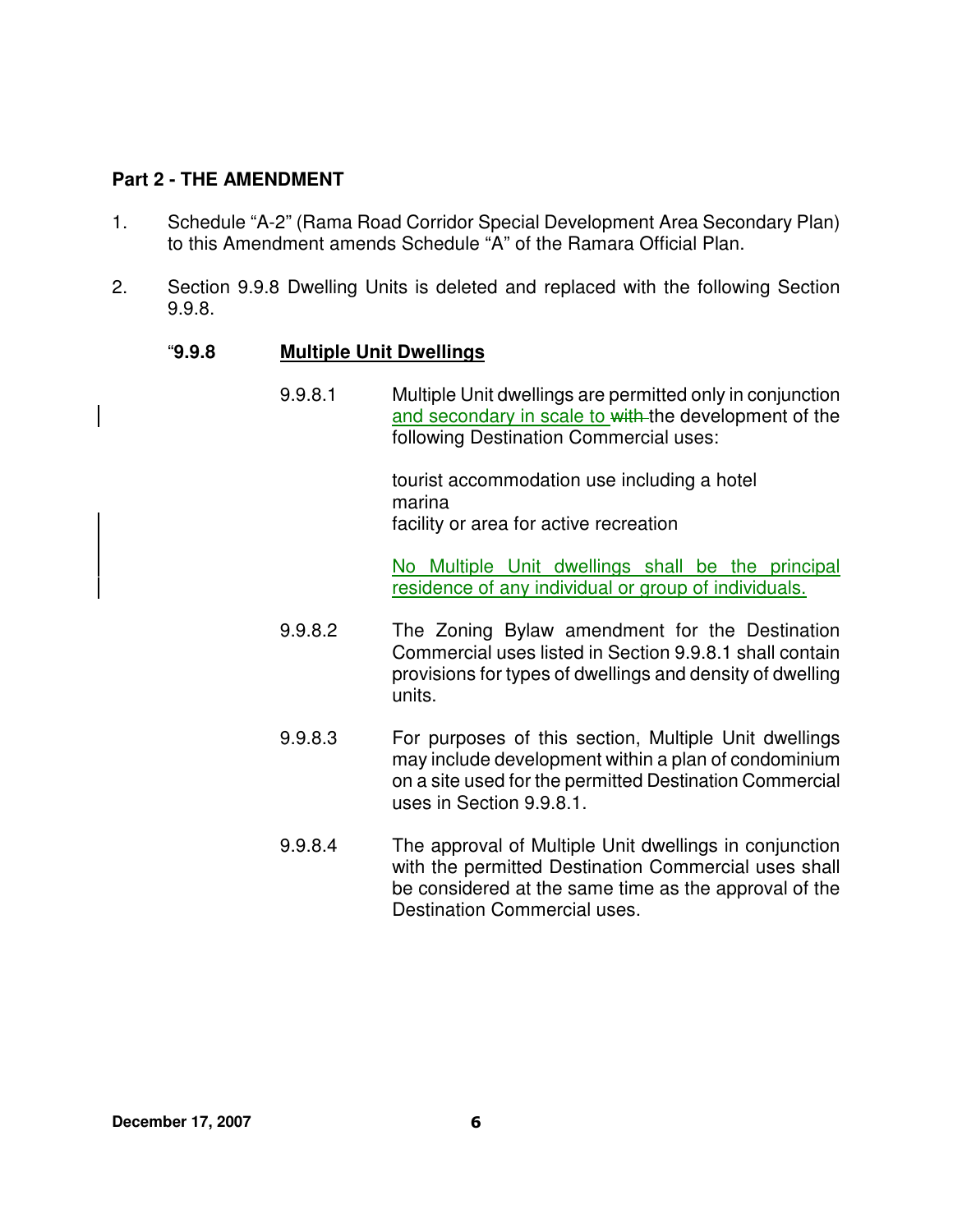- 9.9.8.5 The actual development of Multiple Unit dwellings shall take place in conjunction with or following after the Township has approved the development of the permitted Destination Commercial uses in Section 9.9.8.1.
- 9.9.8.6 Destination Commercial uses permitted by Section 9.9.8.1 may develop independently of Multiple Unit dwelling units. The approval of Multiple Unit dwelling units may be given after the development of Destination Commercial uses."
- 3. "Section 10.5 Rama Road Special Development Area Secondary Plan" is added to Section 10 of the Ramara Official Plan.

## **"10.5 Rama Road Corridor Special Development Area Secondary Plan**

## **10.5.1 General Policy**

- 10.5.1.1 All of the Ramara Official Plan policies apply to the Rama Road Special Development Area Secondary Plan Area, where relevant. If there is a conflict between the Official Plan and this Secondary Plan, then the policies of this Secondary Plan shall prevail.
- 10.5.1.2 All complete planning applications made for development within the Secondary Plan area shall conform with the Planning Act, shall be consistent with the Provincial Policy Statement 2005, shall not conflict with the Growth Plan for the Greater Golden Horseshoe, in effect at the time of the decision, and all planning applications shall conform with County of Simcoe Official Plan and the Ramara Official Plan in effect. As well, planning applications must recognize any water quality targets for Lake Couchiching.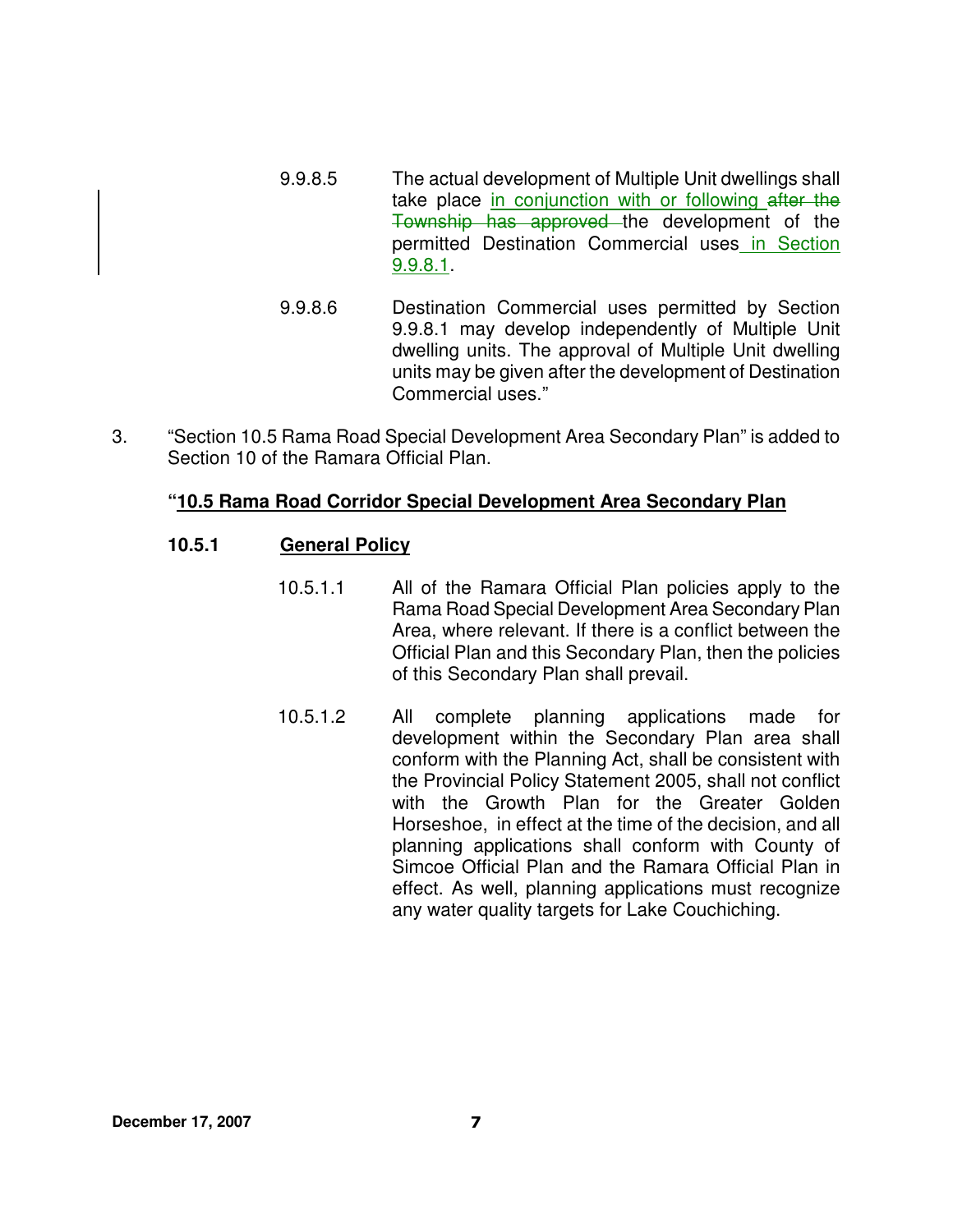- 10.5.1.3 The Ramara Zoning Bylaw shall be amended to conform with this Secondary Plan in order to implement a development proposal.
- 10.5.1.4 Existing zoning in Zoning Bylaw 2005.85 on lands within the Secondary Plan area shall remain in effect according to the policies of this Plan and the provisions of Bylaw 2005.85, until amended.
- 10.5.1.5 Any amendment to this Secondary Plan, including the redesignation of Future Greenfield Areas, shall be implemented by an official plan amendment.
- 10.5.1.6 The proposed outward expansion of the Rama Road Corridor Secondary Plan boundary shall be considered by anthe amendment to the Ramara Official Plan and this Secondary Plan and shall be supported by a municipal comprehensive review prepared by the Township of Ramara according to the Provincial Policy Statement and the Growth Plan for the Greater Golden Horeshoe.
- 10.5.1.7 Where required by the Planning Act, the Township shall require other information to be provided in an application to amend this Plan, the Zoning Bylaw, and for approval of a subdivision plan and condominium plan, that is contained in the Ramara Official Plan and this Secondary Plan.

## **10.5.2 Rama Road Corridor Objectives**

- 10.5.2.1 The overall objective of this Secondary Plan is to build an employment area that caters to the economic needs for destination commercial uses within a livable and sustainable community for people in Ramara.
- 10.5.2.2 Existing residential dwellings and land uses in Existing Built-Up Areas and isolated lots may remain privately serviced without municipal water and wastewater infrastructure, but subject to the completion of municipal environmental assessments and financial analyses, may be connected to municipal water supply and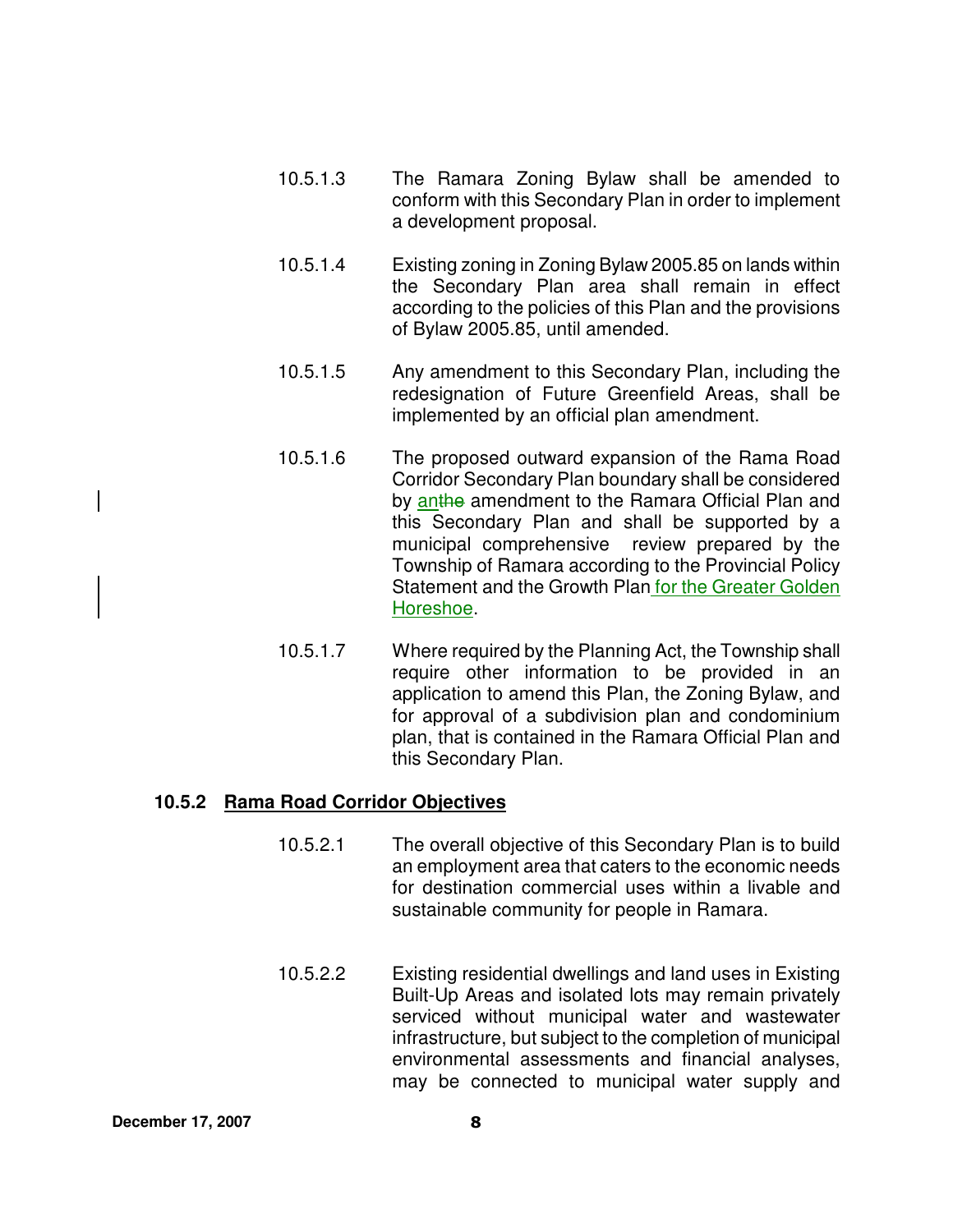wastewater treatment systems.

- 10.5.2.3 Intensification of development in Existing Built-Up Areas shall be determined by the capacity of individual water supply, wastewater treatment, and stormwater management and public road facilities, or where appropriate, the capacity of municipal water supply and wastewater treatment systems, and other considerations such as community character.
- 10.5.2.4 The Destination Commercial areas are intended to be used as areas of employment for residents of the Township.
- 10.5.2.5 Proposed new development within the five designated municipal service areas shall be considered by plan of subdivision, plan of condominium and site plan approvals.
- 10.5.2.6 Future Greenfield Areas designated within the Secondary Plan Area are not required to accommodate planned development within the planning period and are intended to be planned according to updated comprehensive growth management studies by the Township of Ramara and implemented through an amendment to the Official Plan.
- 10.5.2.7 Municipal infrastructure planning will be integrated with land use planning and design cooperatively between land owners and developers within each service area.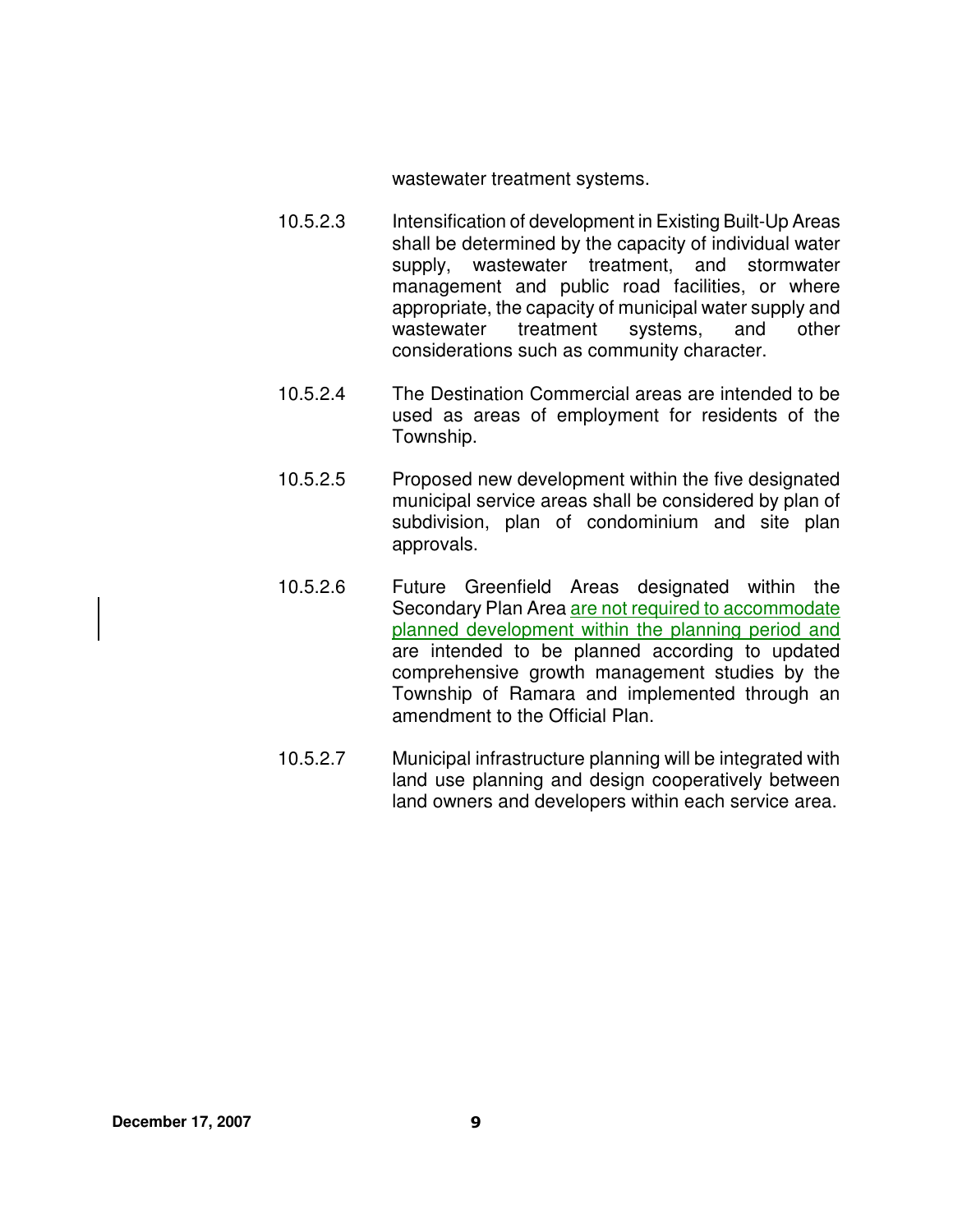- 10.5.2.8 Natural Area features and functions will be protected from development and are integrated into the structure of the Rama Road Corridor.
- 10.5.2.9 Natural areas, walking areas and trails shall be incorporated into the design of development projects in order to encourage and facilitate the health and wellness of residents of and visitors to the Township and to reduce automobile dependency. New natural area features and functions may be established and protected in conjunction with development planning.
- 10.5.2.10 The Township shall determine the need for parkland, recreation areas and natural area land dedications, when establishing conditions of approval for all subdivision plans, condominium plans and site plans.
- 10.5.2.11 Most of the development within the designated service areas are intended as "Destination Commercial". Section 9.9.8.1 of the Ramara Official Plan, as amended by this Secondary Plan, applies to the development of multiple unit dwellings in a mixed-use project.
- 10.5.2.12 Existing small lots that are zoned as "DC-(H)" by Zoning Bylaw 2005.85 may continue to be used according to the provisions of the Zoning Bylaw.
- 10.5.2.13 The former CN right-of-way owned by the Township of Ramara shall be integrated into the new development and shall be used as a public pedestrian walkway, trail and bikeway, connecting to other trails in the Township.
- 10.5.2.14 In the future, the corridor may provide for a public transit facility.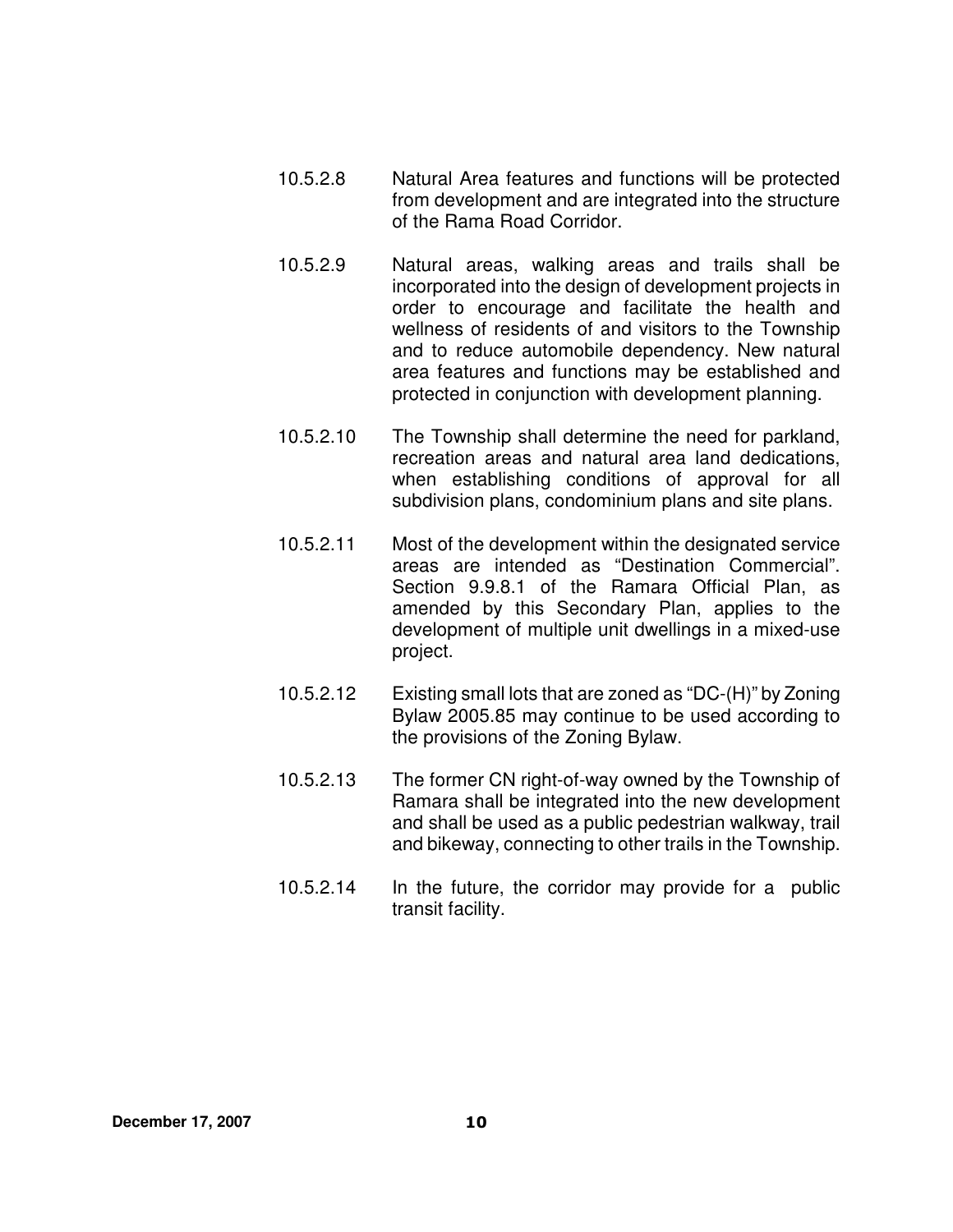10.5.2.15 The development of the Corridor structure is intended to protect the quality of the Lake Couchiching and Lake Simcoe watersheds and the inherent natural features and functions, and to meet water quality objectives for Lake Couchiching in the design of servicing infrastructure.

#### **10.5.3 Destination Commercial Areas**

10.5.3.1 There are four designated development areas and one designated developed area.

#### Service Area Gross Area

| D1             | 75 ha |
|----------------|-------|
| D <sub>2</sub> | 76 ha |
| D3             | 73 ha |
| D4             | 33 ha |
| D <sub>5</sub> | 13 ha |

- 10.5.3.2 The Master Servicing Study allocates capacity for destination commercial development in Service Areas D1, D2, D3 and D4. Area D5 is developed by Fern Resort and its private water supply and wastewater treatment systems may continue or be expanded and integrated with other designated development lands.
- 10.5.3.3 The total gross designated commercial development area available for development in the planned 30-year period 25-year planning period (2006-2031) is 237 hectares.
- 10.5.3.4 These designated areas are intended to be developed with a range of land uses as permitted in Section 9.9 of the Ramara Official Plan. The implementing zoning bylaw will establish permitted uses and zoning provisions for each destination commercial development.
- 10.5.3.5 New development within the designated development areas shall take the form of larger scale buildings and structures within complexes providing internal and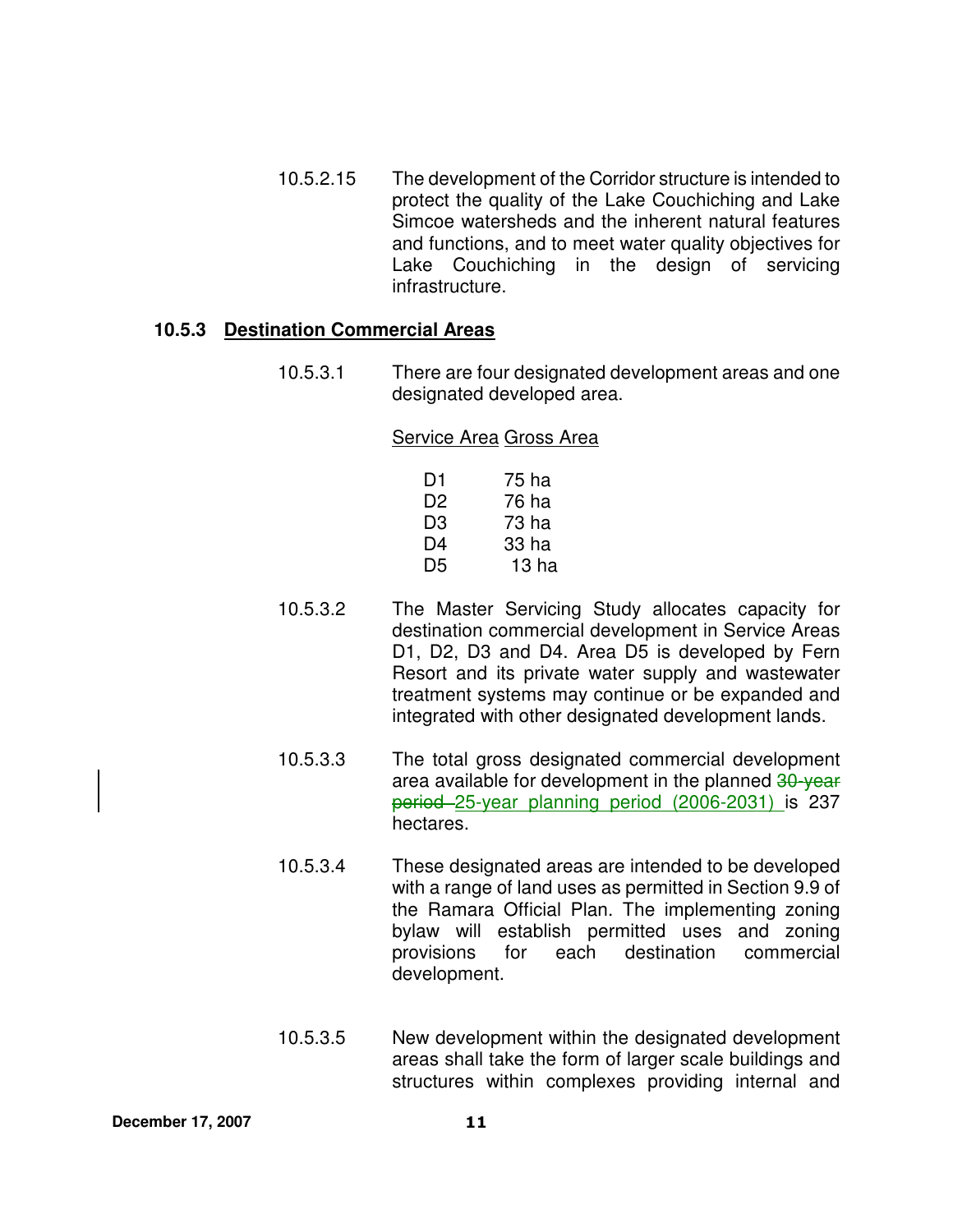external pedestrian access. The maximum net residential density for multiple units is 24 units per hectare and the maximum height of multiple unit residential buildings shall be 8 storeys or 24 metres.

- 10.5.3.6 There is no planned Destination Commercial development gross floor area target within the Rama Road Corridor. Each development proposal will be assessed by the Township and appropriate authorities, with regard to the following issues to be addressed by proponents as part of information provided in each planning application:
	- 1. Projected permanent and temporary employment in the project;
	- 2. Projected Multiple Unit dwellings and uses in accordance with section 9.9.8 of this secondary plan;
	- 3. The density of residential uses and nonresidential uses in buildable land areas;
	- 4. Projected permanent and temporary residential unit occupancies;
	- 5. The provision of employment within the Destination Commercial projects;
	- 6. The quality and extent of innovative urban design and architectural design;
	- 7. The protection and enhancement of natural area features and functions;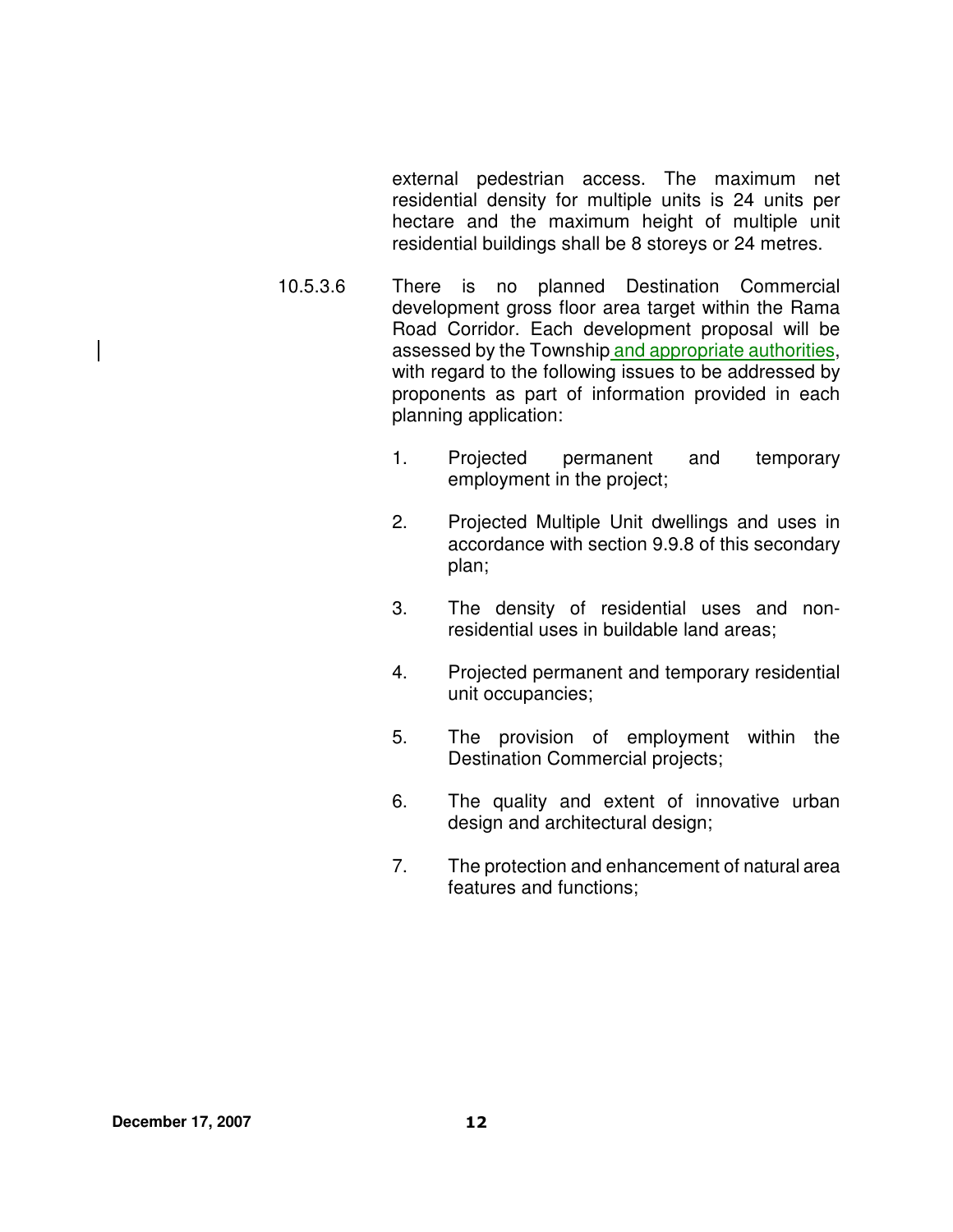- 8. Completion of Class Environmental Assessment for municipal services and agreement with Township and other landowners regarding implementation measures;
- 9. Provision of walkways, trails, bikeways and pedestrian areas within the project and connecting externally;
- 10. Provision of publicly owned open spaces for active and passive recreation;
- 11. Consideration of innovative streetscape designs;
- 12. Provision of public streets and road intersection improvements to mitigate impacts and provide sufficient capacity;
- 13. Proposed phasing of development;
- 14. Conformity with Provincial, the County and Township planning policies;
- 15. Compatibility between residential and nonresidential land use components within the development project;
- 16. Compatibility between the proposed "Designation Commercial" development and designated "Shoreline Residential" areas.
- 10.5.3.7 Proposals for Township planning applications to establish new and expanded projects within the "Destination Commercial" area shall be considered by the Township subject to the preparation and submission of planning studies prepared by the proponent, as part of a planning application. The planning studies shall demonstrate that the proposal achieves the objectives and policies of the Secondary Plan and structure of the Rama Road Corridor; establish the densities of residential and non-residential uses within the buildable land areas of the project; determine the measures to mitigate the potential impacts of noise, lighting, visual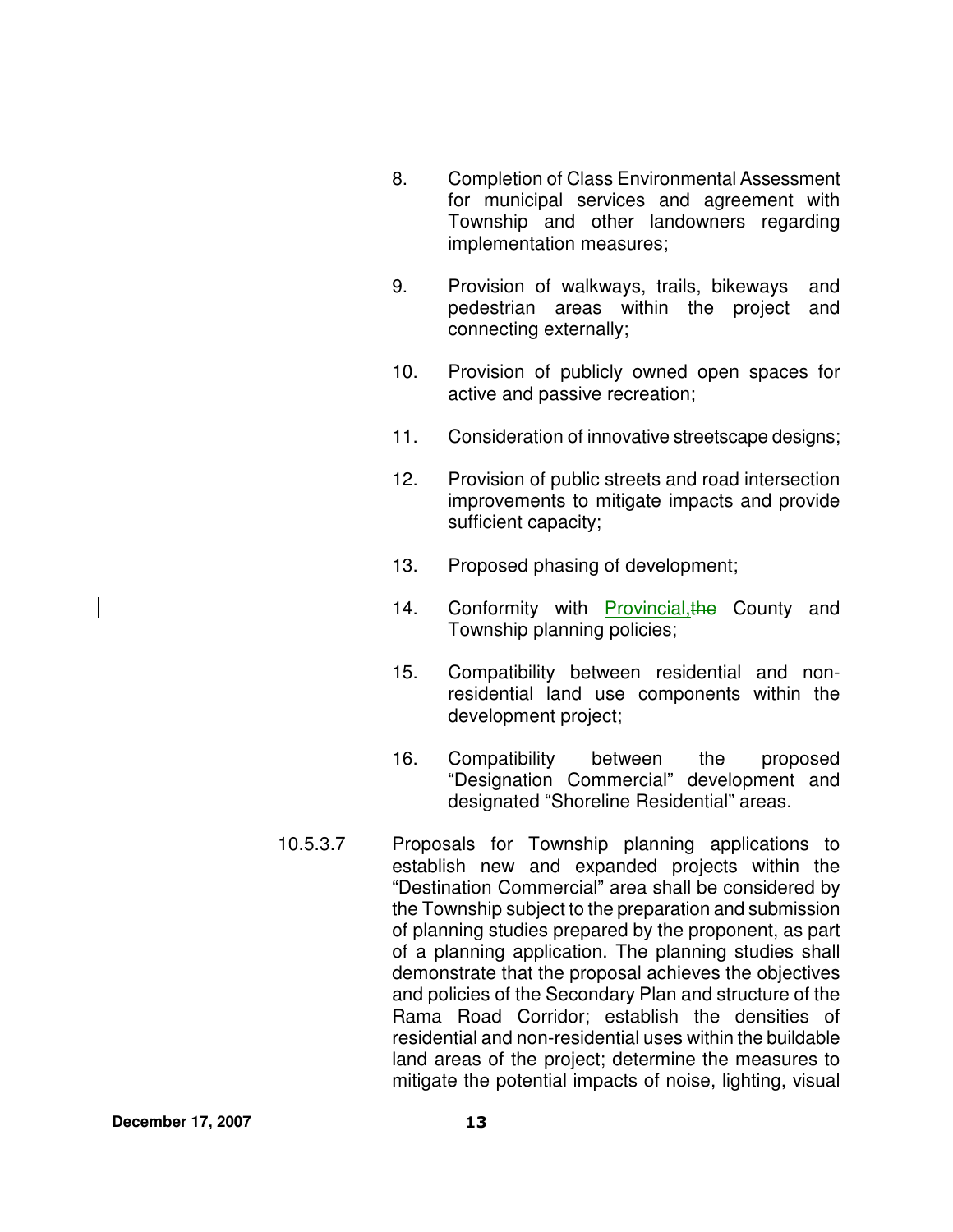presence on multiple dwelling unit land uses and major public roads; the implementation of urban design standards, including pedestrian and bicycle movements; and the measures to implement the infrastructure study required by this Secondary Plan.

- 10.5.3.8 The designated "Destination Commercial" areas identified on Schedule "A-2" include smaller individual properties that should be integrated with larger properties for new development. These smaller properties may continue to be used for existing uses that are permitted in the "Rural" designation.
- 10.5.3.9 New strip development is not permitted along existing major public roads.
- 10.5.3.10 Development proposed by subdivision plan, condominium plan or site plan shall be designed to provide for a 7.5 metre wide continuous landscaped buffer abutting any areas that are designated in the Ramara Official Plan as "Shoreline Residential" or as "Shoreline Residential (SR)" in Zoning Bylaw 2005.85. The landscape buffer shall only be used for landscaped features, naturalization, berming, fencing, and at grade infrastructure (private driveway or walkway) and subsurface infrastructure. Direct vehicle access between development in a "Destination Commercial" area and any existing "Shoreline Residential" area is prohibited, except for emergency vehicle access, where appropriate.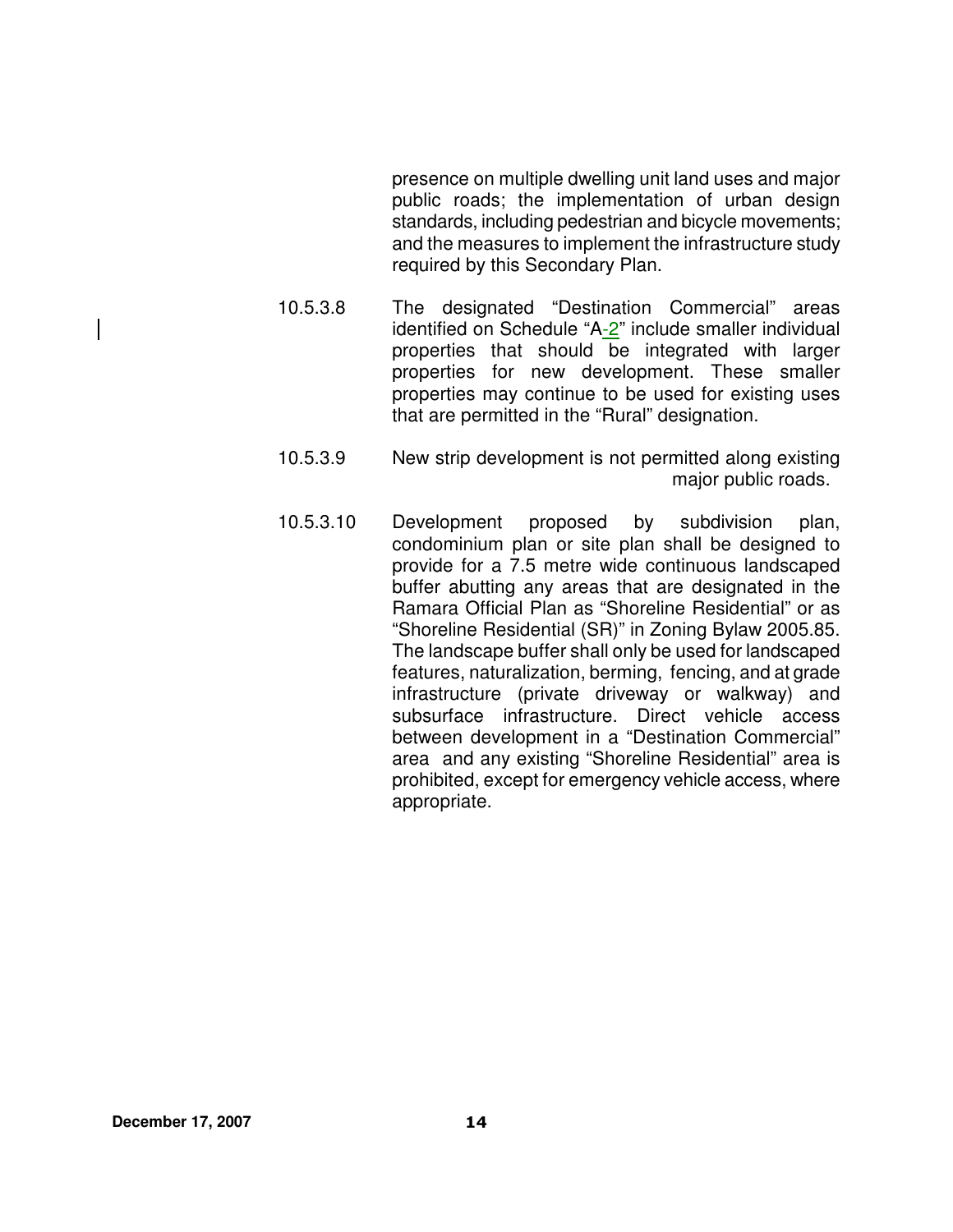## **10.5.4 Existing Built-Up Areas**

- 10.5.4.1 The concentrations of existing built-up residential development areas outside the "Destination Commercial" areas are identified on Schedule "A" to this Plan. These areas are predominantly designated as "Shoreline Residential".
- 10.5.4.2 Existing uses within the Existing Built-Up Areas may remain according to existing Zoning Bylaw provisions.
- 10.5.4.3 The policies of the Ramara Official Plan apply to these areas.
- 10.5.4.4 It is intended that these areas shall continue to be serviced with individual private water supply and wastewater treatment facilities, until environmental assessments conclude that municipal water supply and wastewater treatment systems shall be extended to service these areas.
- 10.5.4.5 This Plan encourages intensification within the Existing Built-Up Areas within the capacity to provide public roads, individual water supply and wastewater treatment, and stormwater management, or where appropriate, the capacity of municipal water supply and wastewater treatment services or other services.
- 10.5.4.6 For purposes of this Plan, intensification in the Existing Built-Up Areas means and includes:

infilling between existing residential dwellings;

expansion and/or conversion of existing dwellings and existing non-residential uses;

development of existing vacant lots;

further development of existing built-up lots;

redevelopment of existing built-up lots.

10.5.4.7 Intensification includes the development of new

**December 17, 2007** 15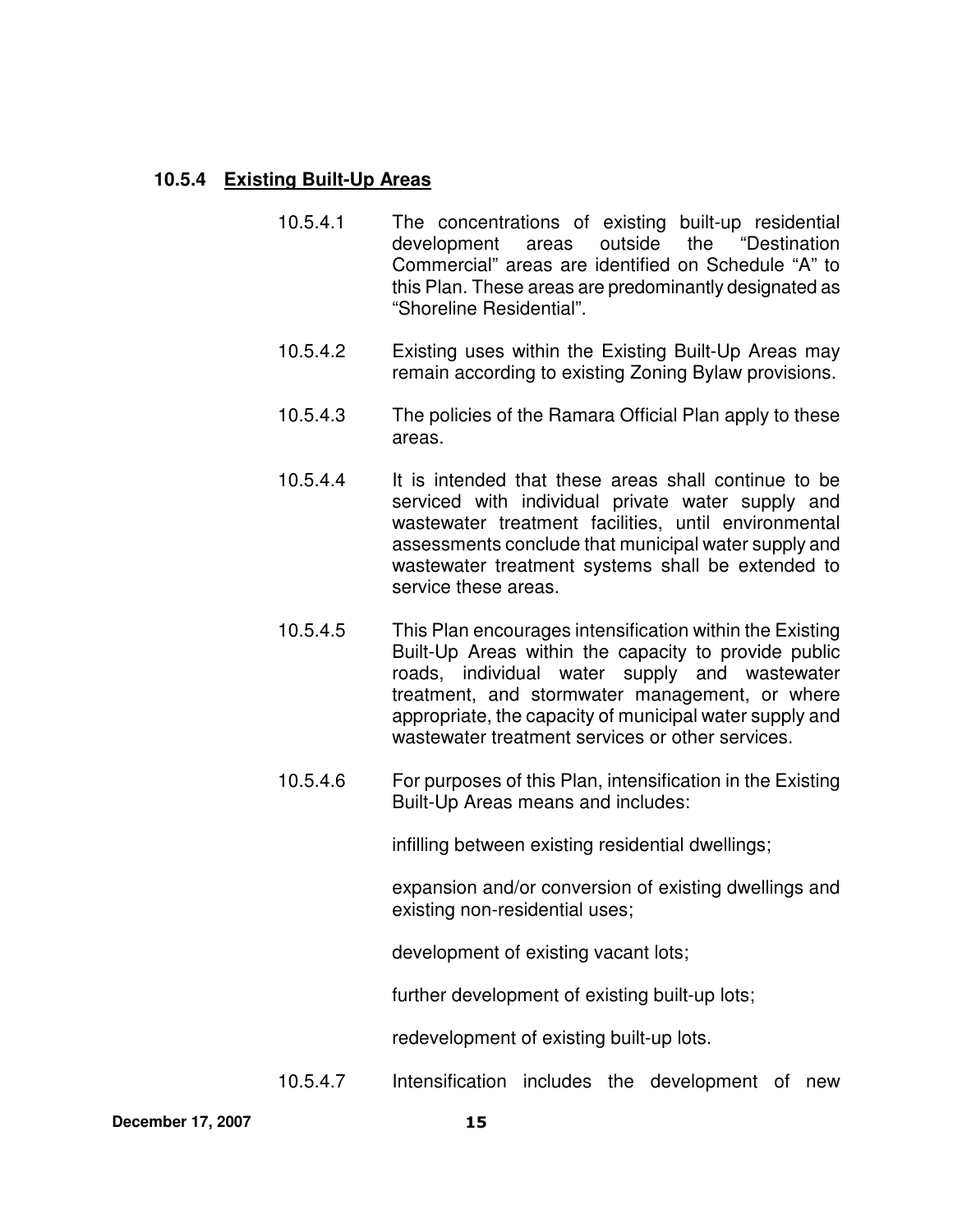residential dwellings and may include the redevelopment of existing non-residential uses to residential uses.

- 10.5.4.8 All new or expanded residential dwellings shall conform with the provisions of the Zoning Bylaw and are subject to the Township's Site Plan Control Bylaw.
- 10.5.4.9 Intensification of uses other than residential is permitted within the "Existing Built-Up Area", and may require an amendment to the Zoning Bylaw and shall conform with the policies of the Official Plan and this Secondary Plan.

#### **10.5.5 Public Active and Passive Recreation Areas**

- 10.5.5.1 Public spaces, essential to the character of the Township and to the health and wellness of residents, shall be planned accordingly in all subdivision plans, condominium plans and site plans.
- 10.5.5.2 Schedule "A-2" to this Secondary Plan identifies the conceptual walkways and trails that are to be implemented by development plans.
- 10.5.5.3 Public spaces shall be designated in the Township as a system of active recreation and passive recreation areas and may include:

sidewalks trails bikeways neighbourhood parks village park/square wilderness areas watercourses

- 10.5.5.4 In every new subdivision plan, at least one pedestrian sidewalk shall be provided on every public street.
- 10.5.5.5 Connected trails, bikeways, and parks shall be provided in the Rama Road Corridor through subdivision plans, condominium plans and site plans.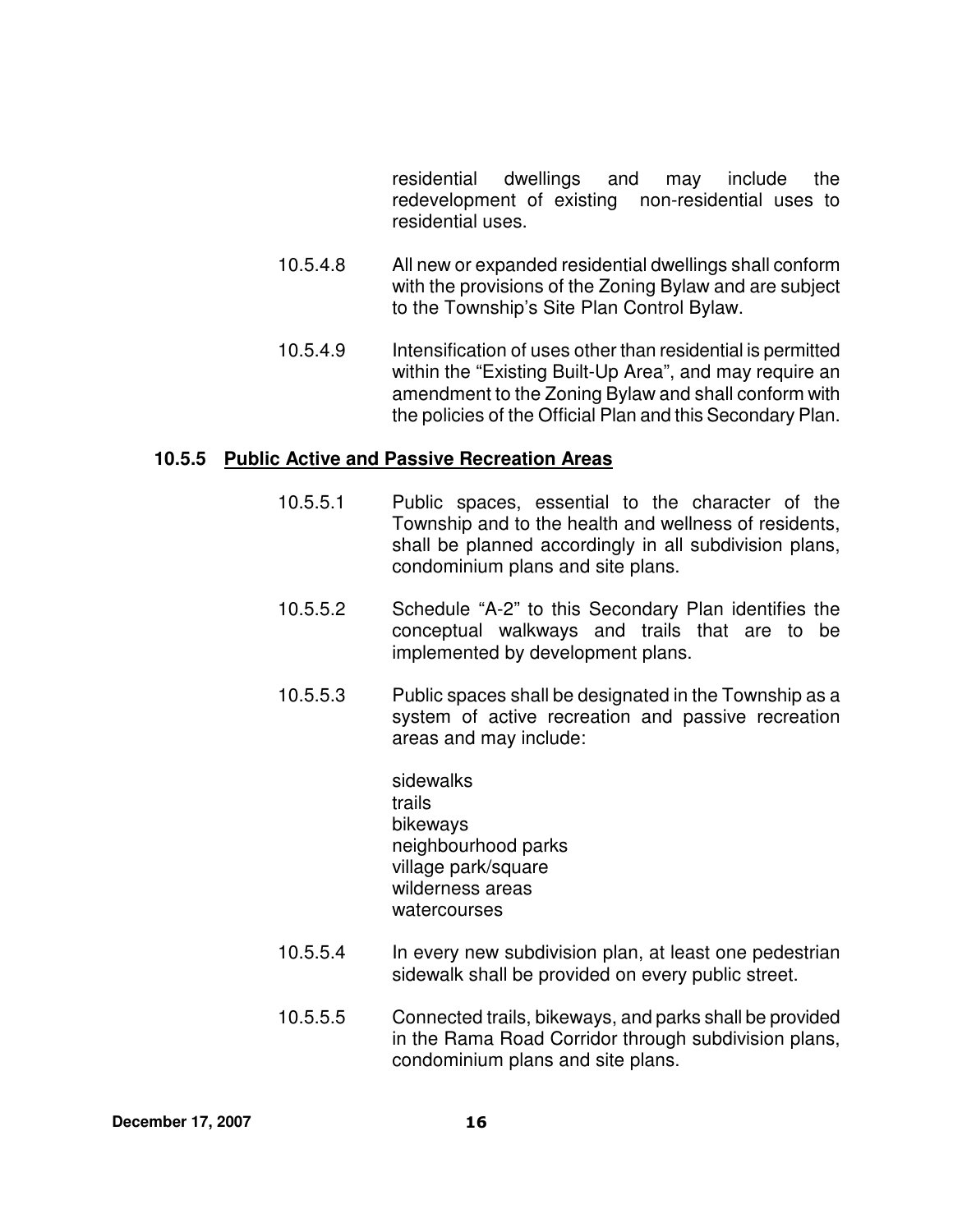- 10.5.5.6 The location, design and area of these public spaces and their dedication to the Township or other public body shall be determined in subdivision plans, condominium plans and site plans by the Township.
- 10.5.5.7 Where it is considered feasible by the Township, newlyestablished woodlands and wetlands in public spaces may be established and existing woodlands and wetlands may be expanded and enhanced in order to establish natural area linkages and wildlife habitat, as part of a new subdivision plan.
- 10.5.5.8 Where it is considered feasible, the Township may accept land and/or cash-in-lieu of parkland for purposes of establishing new or expanded public spaces.
- 10.5.5.9 The Township shall determine the need for parkland dedication or cash-in-lieu of parkland as part of the condition of subdivision plan and condominium plan approval for all public spaces identified in Section 10.5.5.3.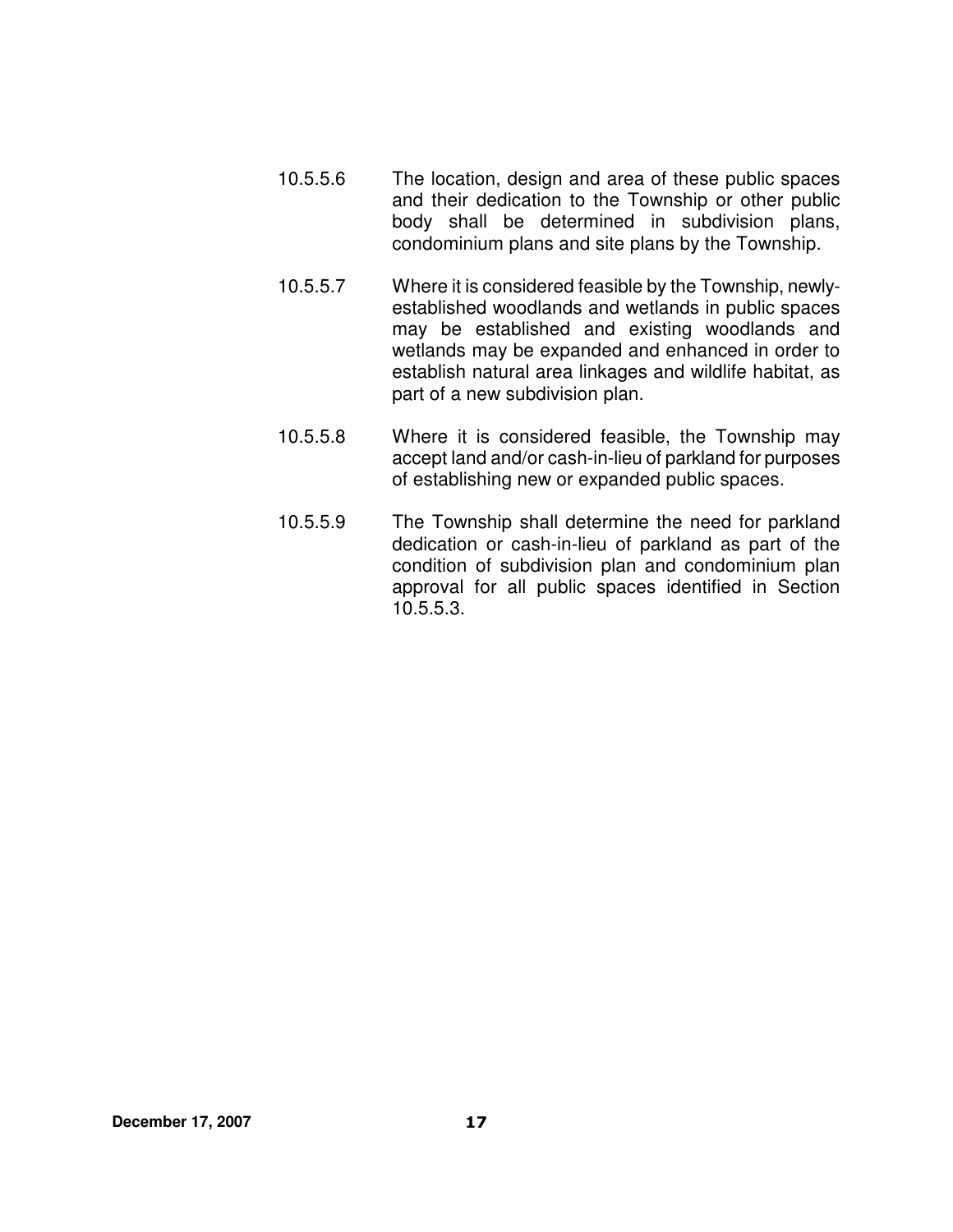- 10.5.5.10 The Township shall determine, by bylaw, the parkland areas and recreational areas required to be dedicated or cash-in-lieu, as a condition of site plan approval for Destination Commercial projects, including lands in the central Institutional area designated in the Atherley-Uptergrove Secondary Plan.
- 10.5.5.11 The public recreation area structure shall be designed to allow pedestrian and non-motorized vehicle connections between living areas and recreation areas, institutional areas, commercial areas and natural areas.
- 10.5.5.12 Active and Passive Recreation Areas are not identified on Schedule "A" to this Secondary Plan. Any proposed location does not require an amendment to this Secondary Plan. Areas will be zoned as "AR" and "PR" in Zoning Bylaw 2005.85 as part of the subdivision plan and condominium plan approval process.

#### **10.5.6 Natural Area Protection**

- 10.5.6.1 The "Natural Area Protection" designations on Schedule "A" to this Plan are existing on Schedule "A" to the Official Plan. These include provincially significant wetlands and significant woodlands.
- 10.5.6.2 The protection and conservation of these significant areas shall be implemented by existing policies under Section 5.2 and 9.2 of the Ramara Official Plan.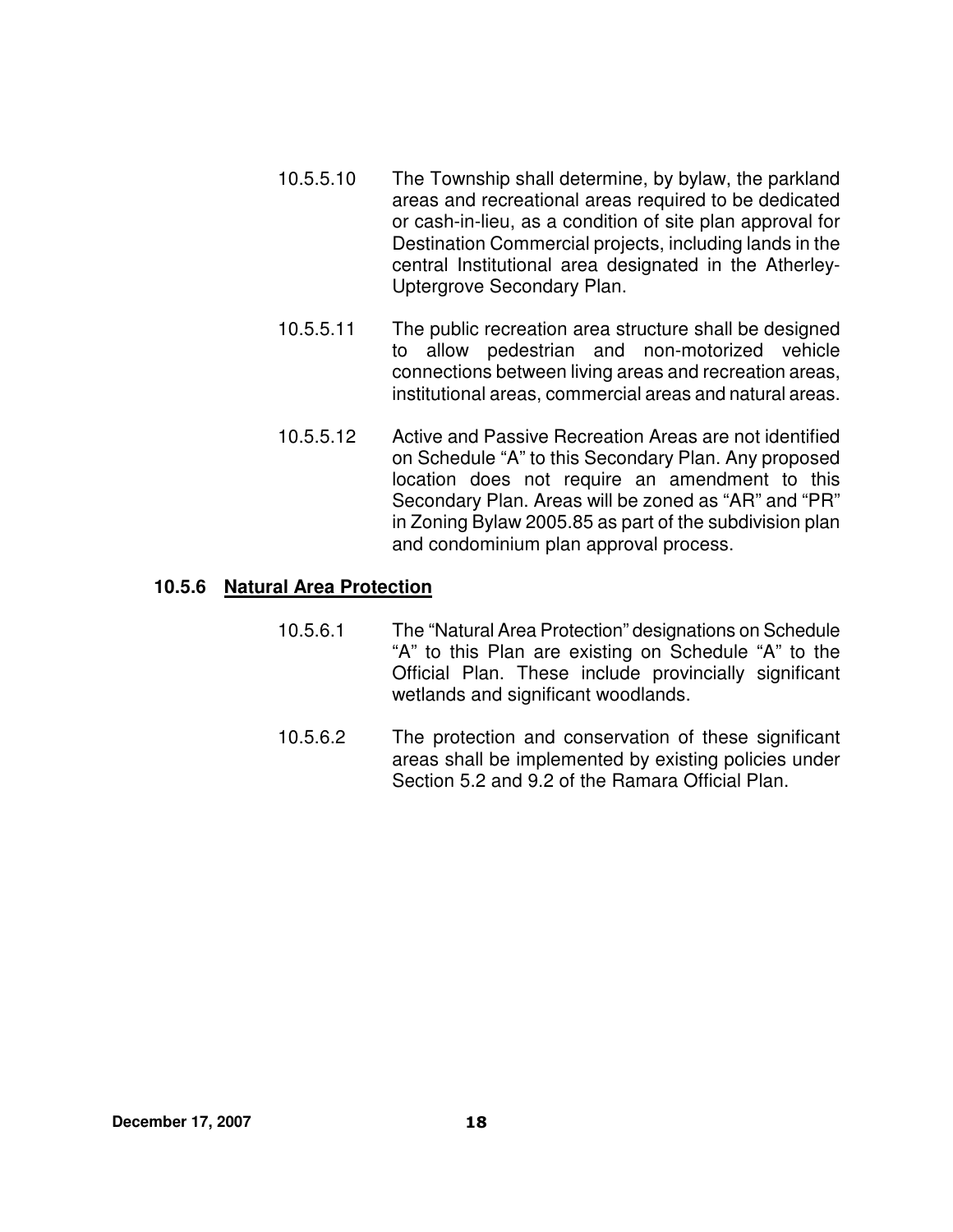- 10.5.6.3 Natural features designated on Schedule "A" to this Secondary Plan are significant locally and regionally to maintain ecological functions within subwatersheds. These natural features include wetlands, woodlands, and watercourses. The policies in Section 5.2 and Schedule "C" of the Ramara Official Plan shall apply.
- 10.5.6.4 Ecological functions include fish and wildlife habitats, drainage channels, recharge and discharge areas, and Lake Couchiching near-shore areas.
- 10.5.6.5 Subwatershed boundaries identified in the Master Servicing Study shall generally be respected and remain unaltered in the land development process for purposes of municipal services and stormwater management facilities.
- 10.5.6.6 Watercourses identified in the Master Servicing Study and identified on Schedule "A-2" of this Secondary Plan, shall remain unaltered unless diversion is permitted through the consultative and approval process of the Ministry of Natural Resources and shall be naturalized to the extent possible and practical.
- 10.5.6.7 Where determined feasible appropriate by criteria in Section 5.2.4 of the Ramara Official Plan, local wetlands shall be retained and maintained as part of watercourse and corridor systems.
- 10.5.6.8 Where determined feasible by criteria in Section 5.2.4 of the Ramara Official Plan, local woodlands shall be retained and integrated with watercourses and identified public spaces.
- 10.5.6.9 Watercourses located within planned development areas shall be designed with a natural buffer area of a minimum of15 metres wide on each side of the watercourse.
- 10.5.6.10 All buildings and structures, except boat houses, shall be set back a minimum of 15 metres from the High Water Mark of Lake Couchiching.
- 10.5.6.11 For purposes of this Plan, the High Water Mark is either

**December 17, 2007** 19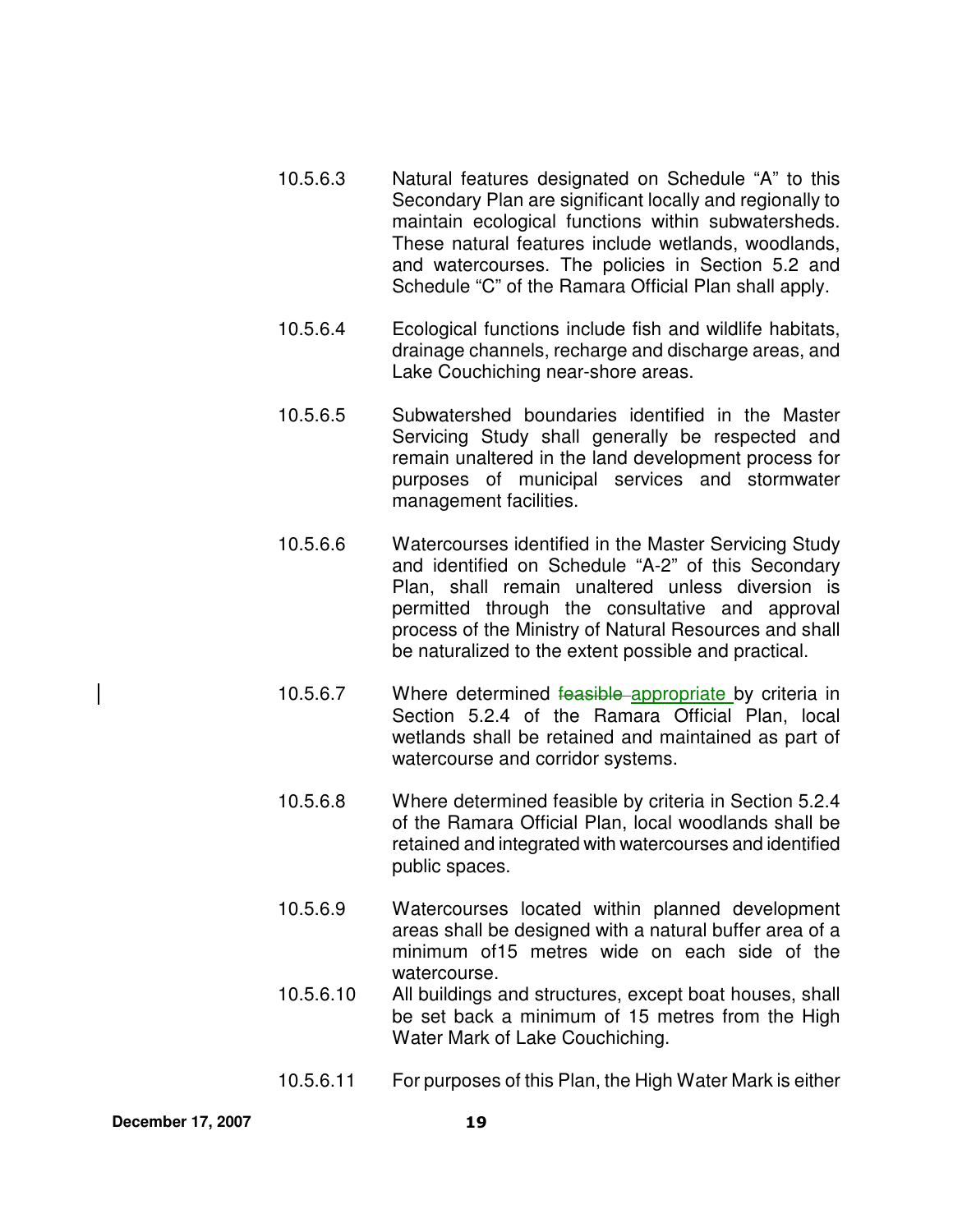the contour representing the 219.15 m.a.s.l. elevation or the ordinary high water markmake observed in April, May or June, whichever is greater.

#### **10.5.7 Future Greenfield Area**

- 10.5.7.1 Future Greenfield Areas identified on Schedule "A-2" are not required for planned development within the 3025-year planning period (20061-2031). Existing uses may remain as zoned in Zoning Bylaw 2005.85. Land uses in the Future Greenfield Area designation shall be limited to those permitted in the Rural designation of the Township of Ramara Official Plan.
- 10.5.7.2 Any proposal to change the existing land use shall require a planning justification study as part of a planning application and where necessary an amendment to the zoning bylaw.
- 10.5.7.3 The proposed redesignation of Future Greenfield Areas for intensive development shall be subject to a comprehensive growth management study undertaken by the Township to determine the need to allocate additional land for development during the planning period. Part of this study will include an assessment of municipal servicing capacity.
- 10.5.7.4 It is intended that the designated Future Greenfield Areas shall be serviced with individual private water supply and wastewater treatment facilities until land is designated for development and an amendment to this Plan is approved.
- 10.5.7.5 This Plan discourages proposals for non-resource based development within the designated Future Greenfields Area except for the creation of up to five residential lots by consent where it is determined by the Township that it will not prejudice or impede the orderly and proper development by subdivision plan in the future.

## **10.5.8 Infrastructure**

**December 17, 2007** 20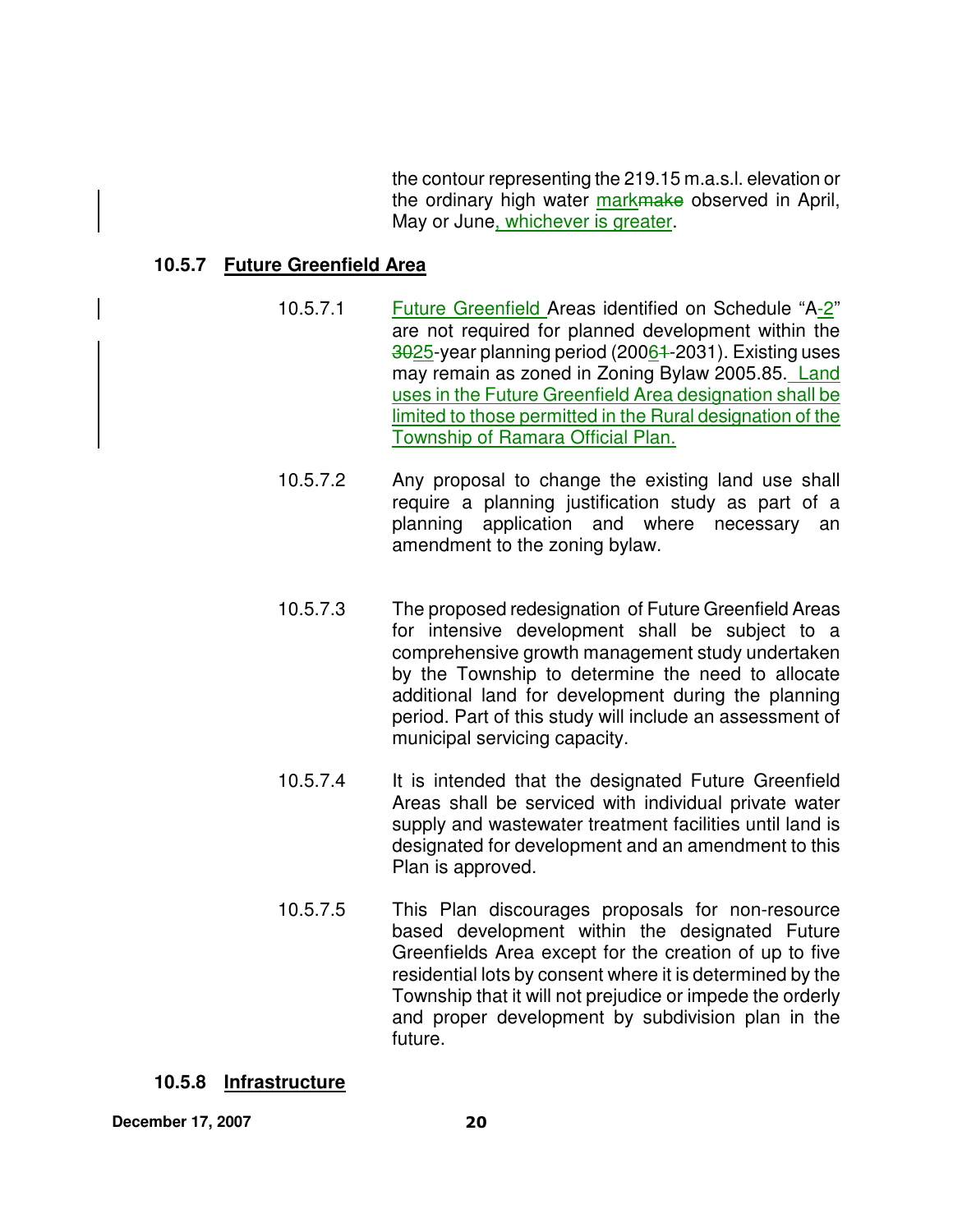- 10.5.8.1 The servicing solutions in the approved "Atherley-Uptergrove Secondary Plan Area/Rama Road Corridor Master Servicing Plan" (October 10, 2006) apply to development within the designated service areas.
- 10.5.8.2 New public and private infrastructure shall be designed, established and operated according to the current Township's engineering design standards.
- 10.5.8.3 In each designated service area, Phases 3 and 4 of the Municipal Class Environmental Assessment shall be completed prior to any planning approvals for subdivision plans, condominium plans and site plans.
- 10.5.8.4 Water supply and wastewater treatment facilities are to be designed as communal facilities and operated by the Township of Ramara according to the required development agreements.
- 10.5.8.5 The source of the water supply shall be groundwater and/or surface water as determined by the Phase 3 Class Environmental Assessment in each service area.
- 10.5.8.6 Treated waste water shall be discharged to subsurface or direct discharge to surface water as determined by the Phase 3 Class Environmental Assessment in each service area.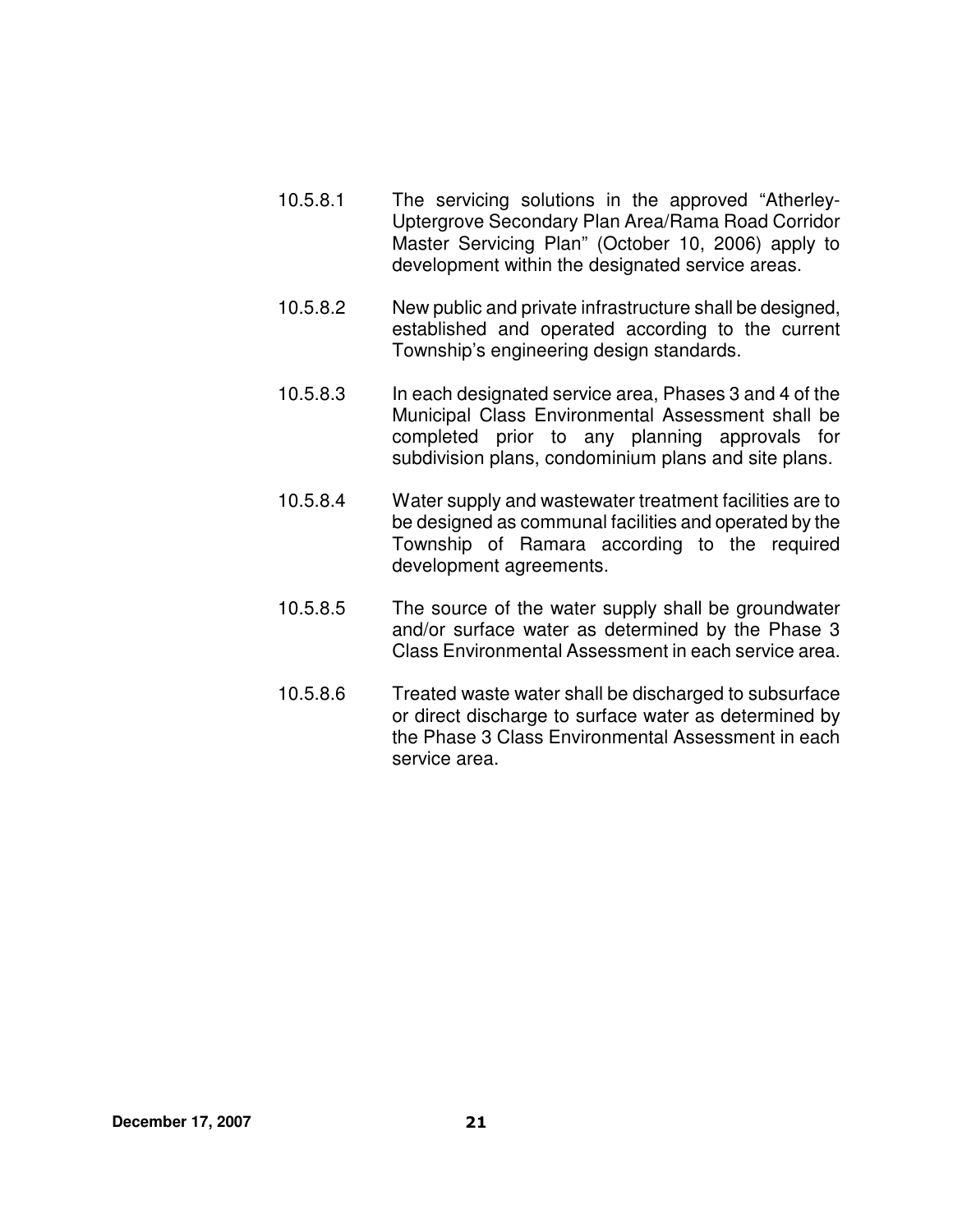- 10.5.8.7 Centralized stormwater management facilities as identified in the Master Servicing Study will be further determined by consideration of site specific development applications.
- 10.5.8.8 The broad conceptual road network is identified on Schedule "A-2" to this Plan. The location and design of this road network shall be established by environmental assessments or approved subdivision plans.
- 10.5.8.9 All new development shall be serviced by public streets with connected pedestrian walkways and bikeways incorporated into right-of-ways and development shall be designed in a manner that is supportive of transit services in the future.
- 10.5.8.10 The primary public road network serving the new development areas consists of:

County Road 44 - Rama Road Concession Road 12 County Road 45 - Monck Road Mara-Rama Boundary Road

- 10.5.8.11 Rama Road (County Road 44) within the Rama Road Corridor of this Secondary Plan will function as an Arterial Road serving designated Destination Commercial projects and areas and acting as a main street. Site access to areas from Rama Road shall be designed to maximize through movements and traffic flow and to minimize conflicts between individual site accesses and other traffic operations, and access to Rama Road shall be limited to the designated intersections as shown on Schedule "A-2" to this Plan .
- 10.5.8.12 Site specific traffic studies shall be required as part of planning applications to determine site access, traffic impacts and to determine road needs including road widening, emergency access, intersection improvements, turning lanes, mutual driveways, separation distances between access points, and traffic control, as part of planning applications.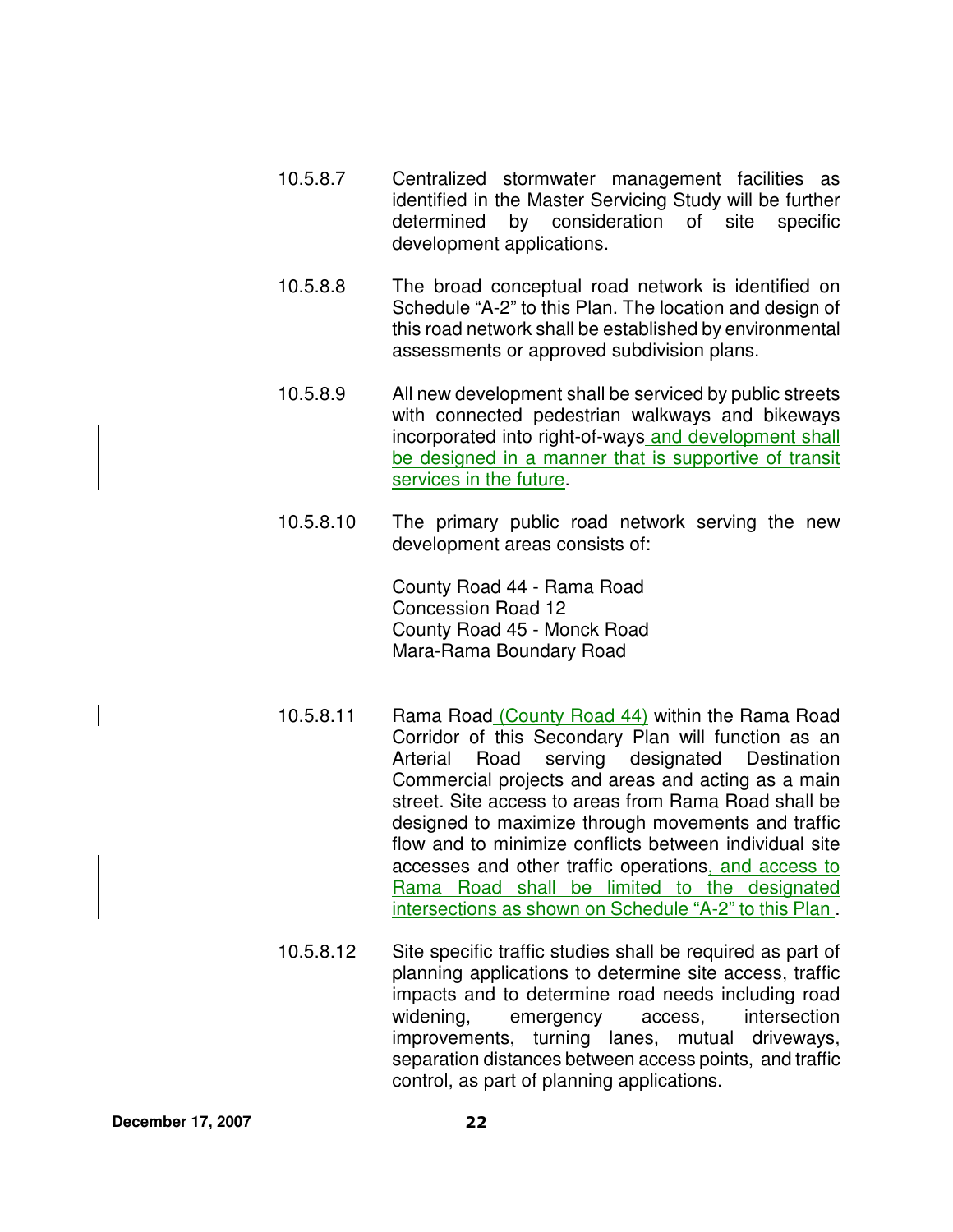- 10.5.8.13 The site access requirements of the County of Simcoe and the Township of Ramara shall be incorporated into planning approvals. Planning applications shall include the traffic and transportation studies required by these agencies.
- 10.5.8.14 Separate adjacent properties within a Destination Commercial development area shall be integrated with regard to internal access roads, joint public street access, common access to parking areas, trails, walkways and bikeways.
	- 10.5.8.15 New local streets and main private roads shall be based on a modified grid system that provides even distribution of vehicular traffic, and maximized ease of connectivity. Township standards shall be used in design and location.

#### **10.5.9 Design Principles**

- 10.5.9.1 In all new development areas, building and land use design shall consciously be innovative yet practical, and shall consider the design integration of individual projects within the final built out development.
- 10.5.9.2 All new development shall be sensitive to the streetscape and visual presence to pedestrians and motorists.
- 10.5.9.3 Development shall achieve diversity through a variety of lots and block sizes, building types and styles along public street frontages.
- 10.5.9.4 New and improved public streets shall provide for allseason landscape features within the public right-ofway.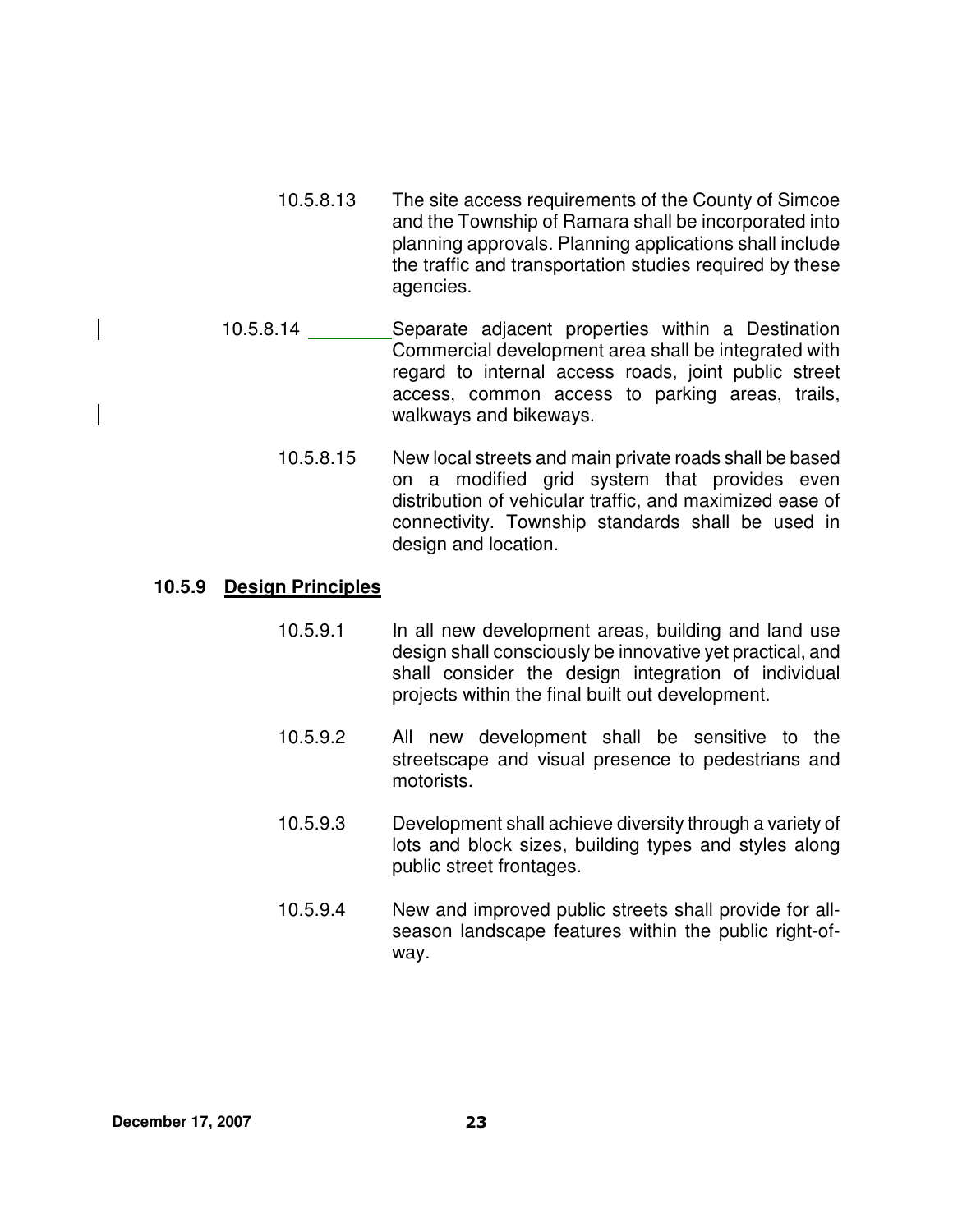- 10.5.9.5 In new destination commercial projects, the massing of buildings and building elevations shall provide a positive visual presence with design, articulation and fenestration, and a variety of rooflines where visible from public streets and residential areas.
- 10.5.9.6 Landscape strips incorporating landscaping features, berming, decorative fencing shall be designed and located adjacent to public street edges to create aesthetic streetscapes.
- 10.5.9.7 Street corner buildings shall be designed as signature buildings to emphasize gateway features and to incorporate increased height, roof features, building articulation, window and finishing features.
- 10.5.9.8 Surface parking and loading areas are not permitted immediately adjacent to the intersections of public streets and shall be buffered and muted by permanent landscape features.
- 10.5.9.9 Large paved vehicle parking areas shall be divided into smaller defined sections with landscaping and walkways.
- 10.5.9.10 Parking areas shall not exceed 20% of the land area in each development project.
- 10.5.9.11 In development projects, bicycle parking spaces shall be provided at a ratio of 1 bicycle space for every 10 required vehicle parking spaces.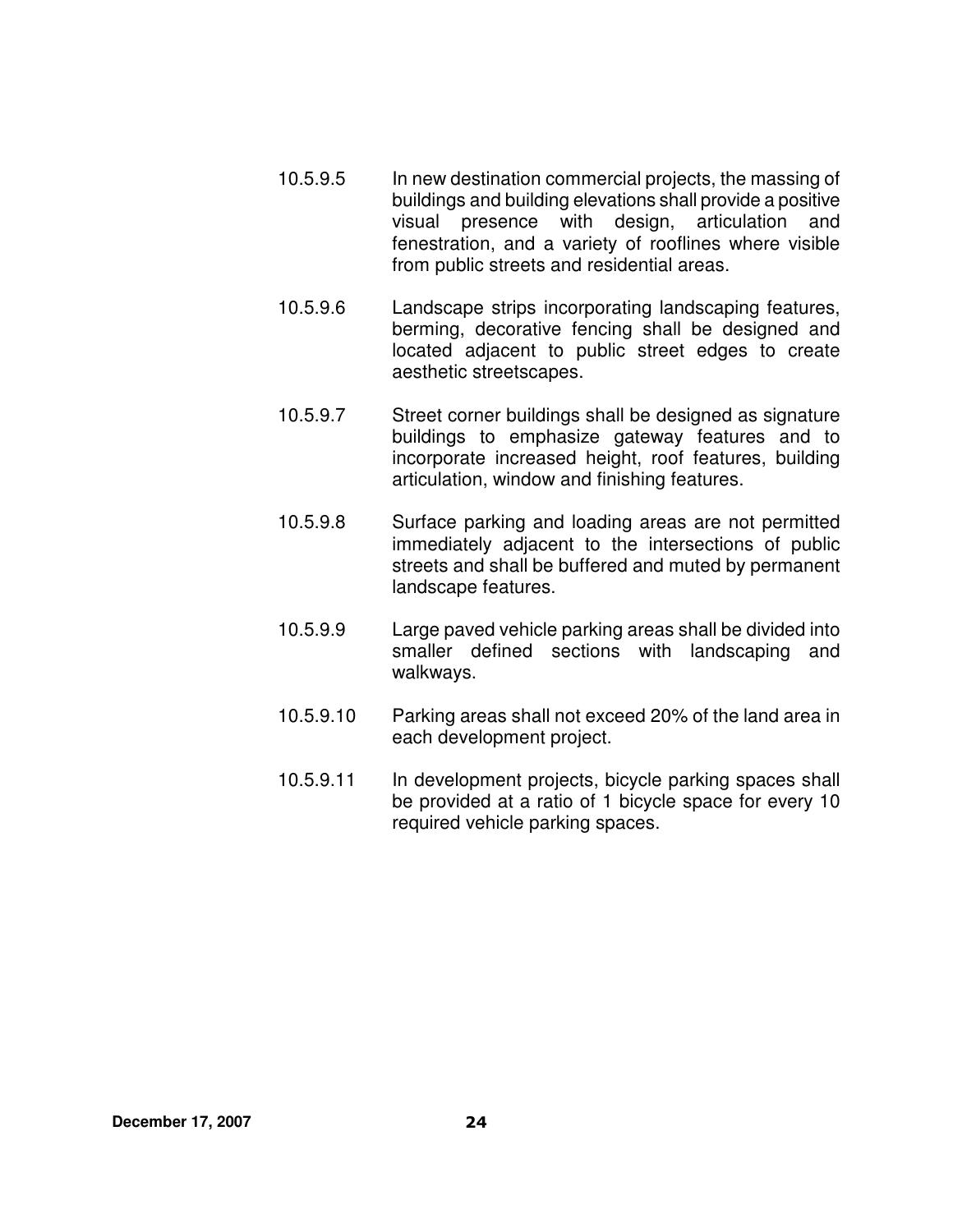## **10.5.10 Special Policy Areas**

10.5.10.1 The following existing Special Policies in Section 9.9.11 of the Ramara Official Plan continue to apply to the Rama Road Corridor with the following changes.

> **Rama Resorts (9.9.11.1) Chase (OPA 19**) **(9.9.10.2)**

#### **10.5.10.2 Mnjikaning Fish Weirs National Historic Site**

This is a designated National Historic Site administered by the Parks Canada Authority. This site is the "largest and best preserved wooden fish weirs in eastern Canada, in use from about 3300 B.C.". This Plan recognizes the cultural heritage significance of the site located within the channel between Lake Simcoe and Lake Couchiching. The site is designated as "Natural Area Protection" in this Plan and is zoned as "NAP" in Zoning Bylaw 2005.85.

The Township of Ramara will cooperate with the Mnjikaning First Nation, the Mnjikaning Fish Fence Circle, Parks Canada Agency, Trent-Severn Waterway and the Ministry of Natural resources in the preparation and implementation of a management Plan for this National Historic Site.

- 10.5.10.3 If the Special Policies are more restrictive than this Secondary Plan, then the Special Policies in Sections 9.9.11.1 and 9.9.11.2 shall prevail.
- 10.5.10.4 Any new policies in this Secondary Plan that are more restrictive than the Special Policies in Sections 9.9.11.1 and 9..9.11.2 shall prevail.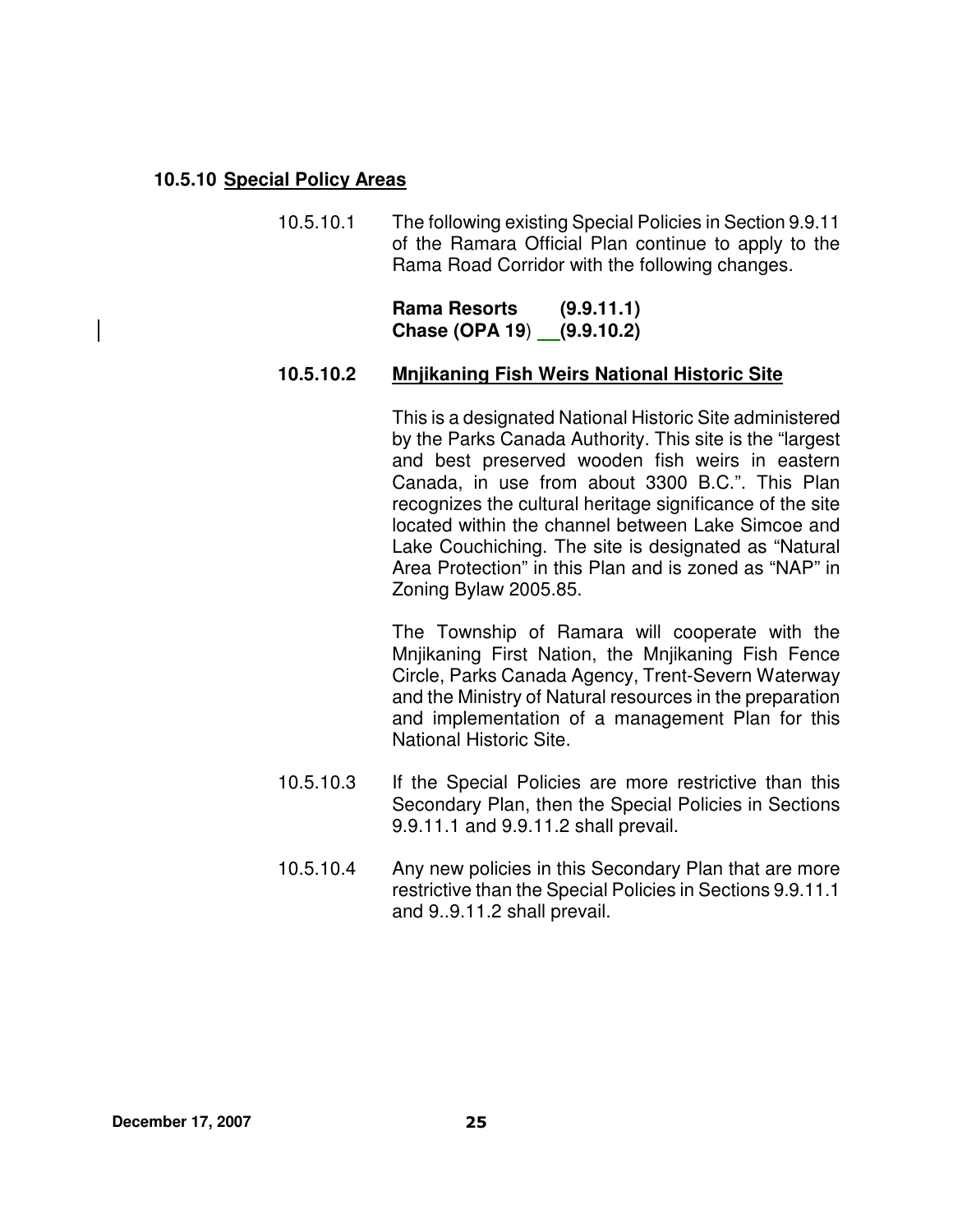#### **10.5.11 Implementation**

- 10.5.11.1 Section 7.0 "IMPLEMENTATION MEASURES" applies to the implementation of this secondary plan.
- 10.5.11.2 Phasing of development within each new development area shall be determined by the Township and landowners according to the agreements following the completion of Phases 3 and 4 of the Class Environmental Assessment.
- 10.5.11.3 The Township of Ramara may initiate a comprehensive amendment to Zoning Bylaw 2005.85 and may apply holding provisions in new development areas and may require agreements with landowners.
- 10.5.11.4 Pre-Application Consultation is required according to the bylaw and policy of the Township for all development applications proposed within this Secondary Plan area.
- 10.5.11.5 The Township may amend and/or revise its Development Charges Bylaw as it applies to this Secondary Plan area and may require cost sharing agreements between landowners/developers in order to implement infrastructure services in new development areas pursuant to the Development Charges Act.
- 10.5.11.6 Plans of Subdivision and Plans of Condominium shall conform with the Ramara Official Plan and this Secondary Plan and shall be designated to achieve sustainability objectives.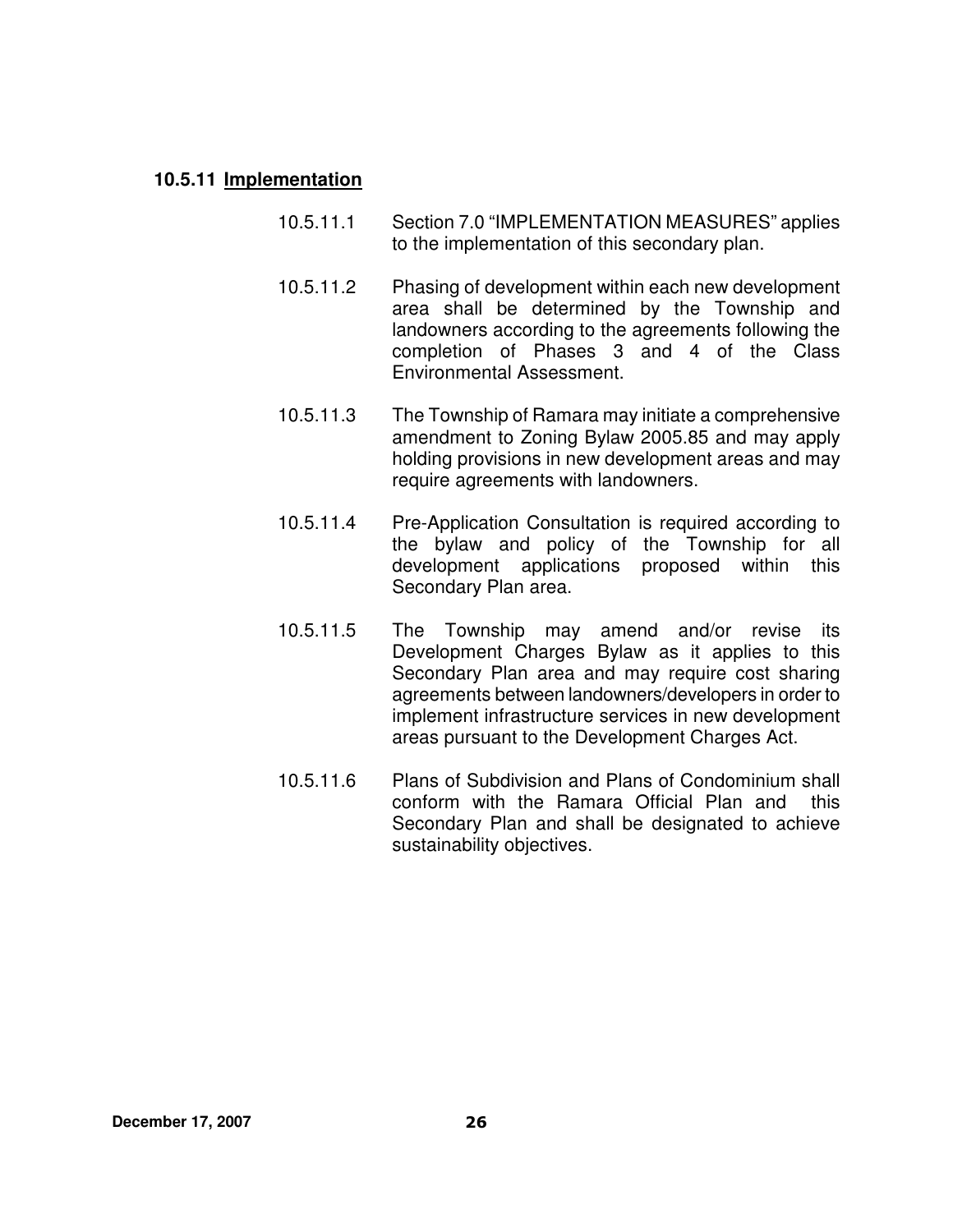- 10.5.11.7 The Township of Ramara shall require landowners/developers to enter into a servicing agreement with the Township to ensure the conveyance, cost-sharing, operations and maintenance of communal water supply and waste water treatment facilities, stormwater management facilities and public roads.
- 10.5.11.8 The Township of Ramara may require the completion of an Environmental Site Assessment and the filing of a Record of Site Condition pursuant to the Environmental Protection Act."
- 10.5.11.9 The Township of Ramara may impose conditions on the use, erection or location of land, buildings and structures in any bylaw passed under Section 34 of the Planning Act and may require agreements to be registered on title.
- 10.5.11.10 The Township of Ramara shall require other information to be included in complete planning applications as determined by the Ramara Official Plan and this Secondary Plan."